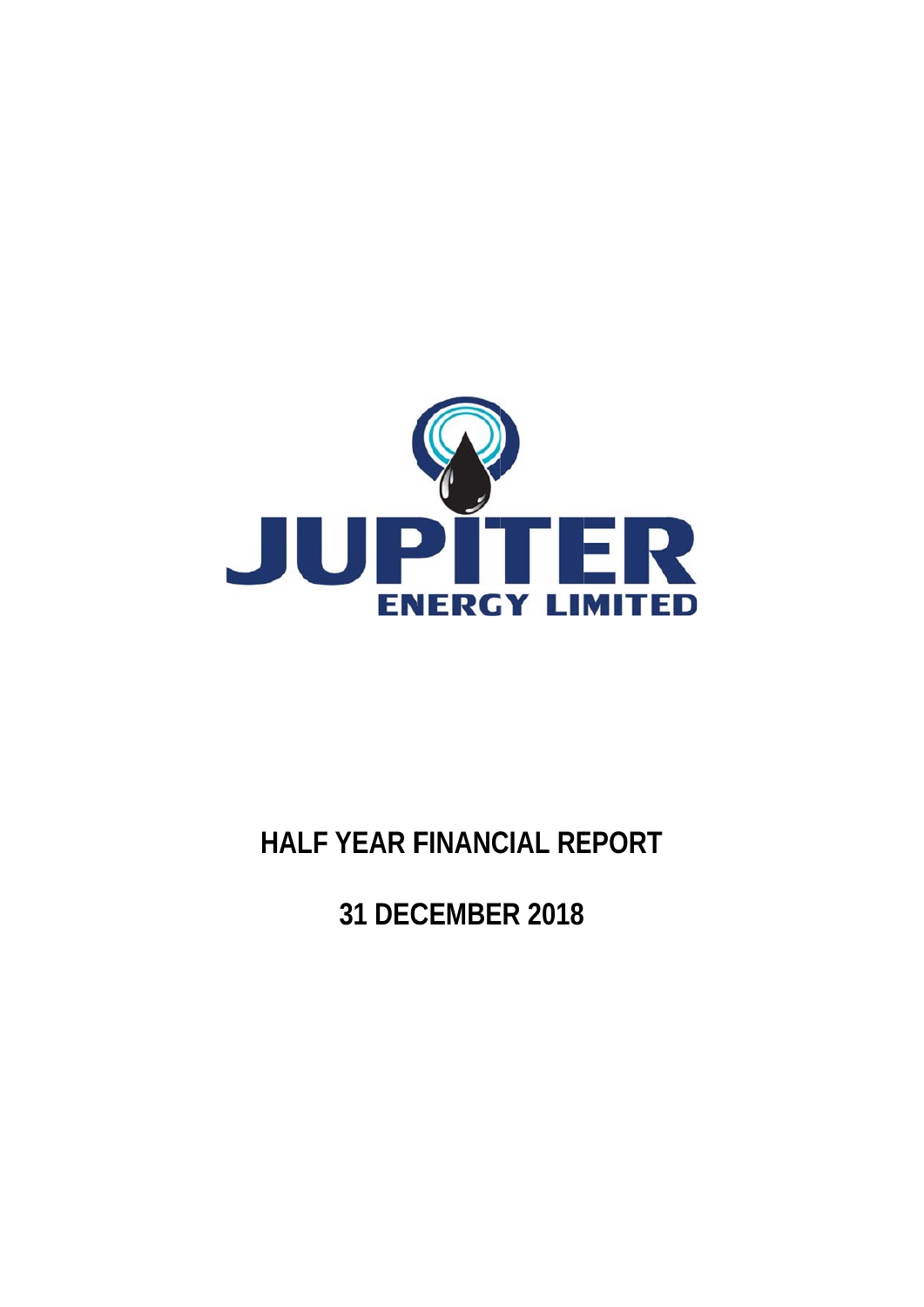# Contents

| CONSOLIDATED STATEMENT OF PROFIT OR LOSS AND OTHER COMPREHENSIVE INCOME  12 |  |
|-----------------------------------------------------------------------------|--|
|                                                                             |  |
|                                                                             |  |
|                                                                             |  |
|                                                                             |  |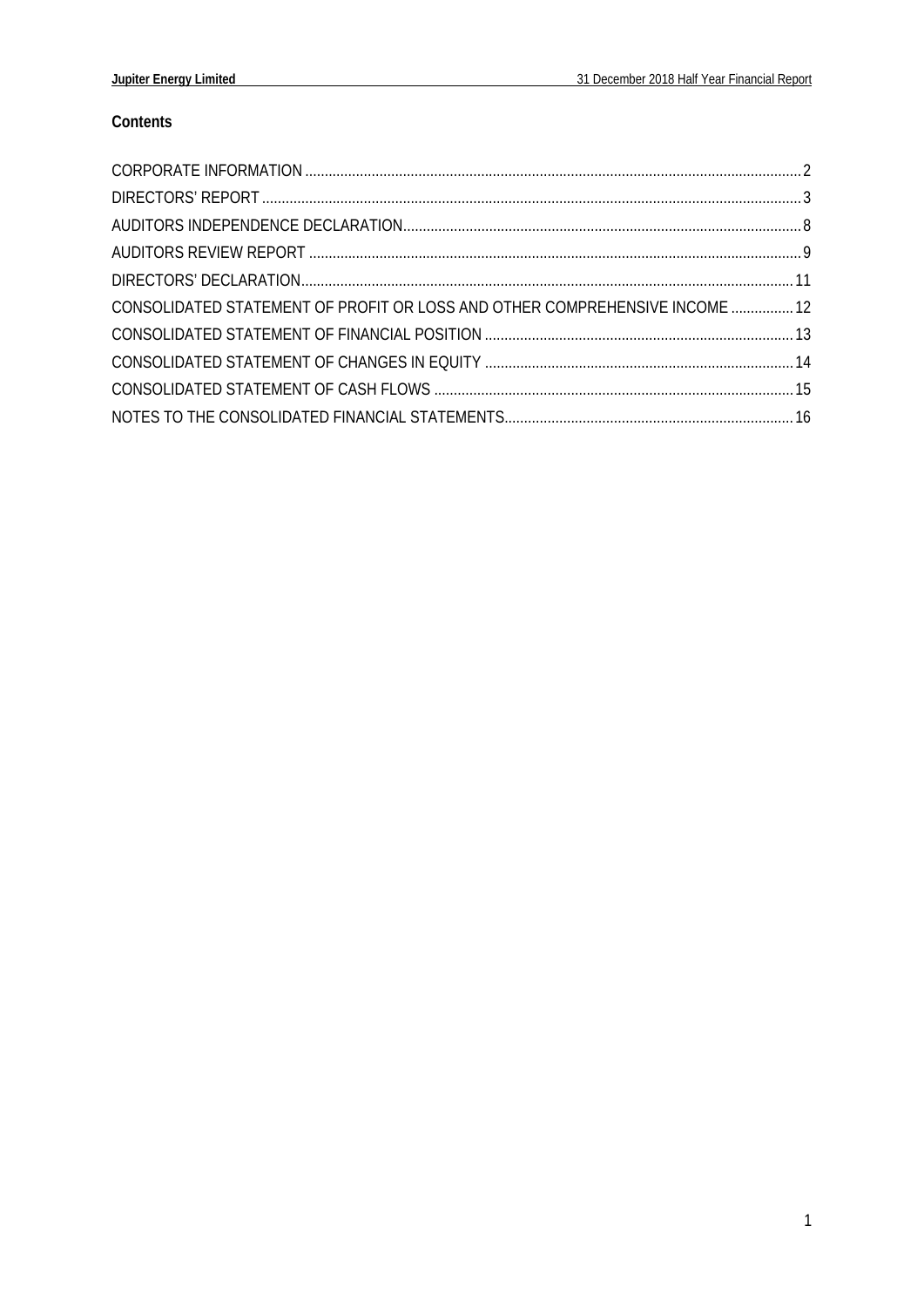#### **CORPORATE INFORMATION**

#### **Jupiter Energy Limited**

ABN 65 084 918 481

# **Directors**

Geoffrey Gander (Executive Chairman/Chief Executive Officer) Baltabek Kuandykov (Non-Executive Director) Alexey Kruzhkov (Non-Executive Director) Alexander Kuzev (Non-Executive Director) Phil Warren (Non-Executive Director)

# **Group Secretary**

Emma Wates

#### **Registered Office & Principal Place of Business**

945 Wellington Street West Perth WA 6005 PO Box 1282 Western Australia 6872

| Telephone | +61 8 9322 8222        |
|-----------|------------------------|
| Email     | info@jupiterenergy.com |
| Website   | www.jupiterenergy.com  |

# **Solicitors**

Steinepreis Paganin Level 4, 16 Milligan Street Perth WA 6000

# **Auditors**

Ernst & Young 11 Mounts Bay Road Perth WA 6000

# **Bankers**

National Australia Bank Ltd UB13.03, 100 St Georges Terrace Perth WA 6000

# **Share Registry**

Computershare Investor Services Pty Ltd Level 2, 45 St George's Terrace Perth WA 6000

| Telephone<br>Australia) | 1300 557 010 (only within          |
|-------------------------|------------------------------------|
| Facsimile               | +61 8 9323 2000<br>+61 8 9323 2033 |
| Website                 | www.computershare.com              |

#### **Stock Exchange Listing**

Jupiter Energy Limited shares are listed on the Australian Securities Exchange under the code "JPR" and on the Kazakh Stock Exchange (KASE) under the code "AU\_JPRL".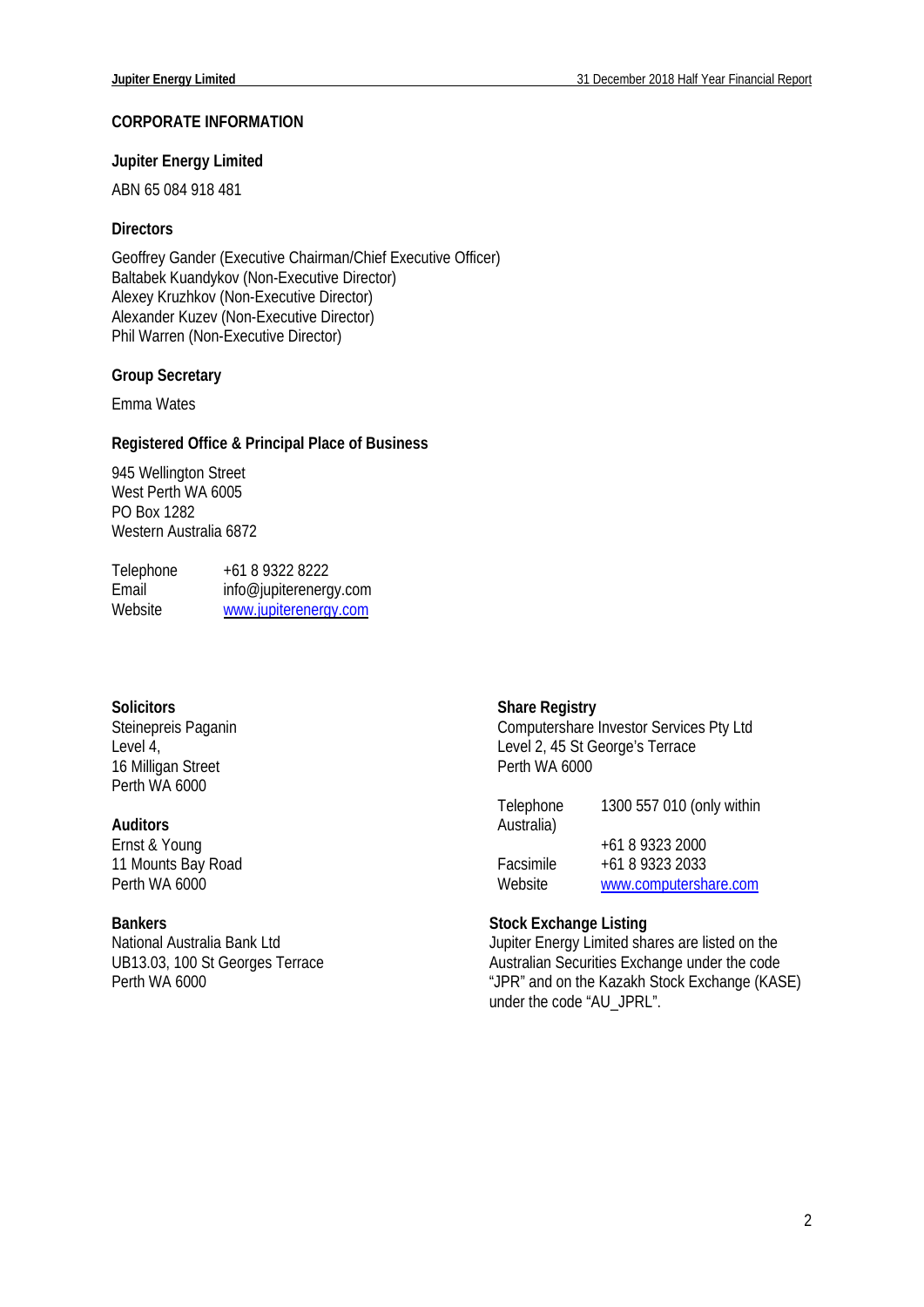# **DIRECTORS' REPORT**

Your directors submit the financial report of the consolidated entity for the half-year ended 31 December 2018.

# **Directors**

The names of directors who held office during or since the end of the half-year:

Geoffrey Gander Baltabek Kuandykov Alexey Kruzhkov Alexander Kuzev Phil Warren

The directors have been in office since the beginning of the period unless otherwise stated.

# **Operating Results**

This review covers the 6 months from 1 July 2018 to 31 December 2018 and the "Subsequent Events" section includes any significant events that have occurred between 1 January 2019 and the release date of this report.

The consolidated loss for the period after income tax was \$6,410,770 (31 December 2017: \$3,259,930).

At the end of December 2018, cash levels were \$1,629,156 (June 2018: \$408,241). Assets increased to \$53,674,104 (June 2018: \$50,182,659) and equity decreased to negative \$22,843,617 (June 2018: negative \$14,348,305).

# **Review of Operations**

The six month period to 31 December 2018 ("the Review Period") saw the Company continue to produce oil from wells on both the Akkar East and West Zhetybai oilfields. Production on the Akkar East oilfield was from wells 19, J-51 and J-52. Oil from the West Zhetybai oilfield was produced from the J-58 well. All oil was produced under Trial Production Licences and sold into the domestic market.

# **Oil Production and Revenues**:

There were approximately 112,750 barrels of oil (2017: 25,600 barrels) produced during the period.

Revenues from oil sales in this Review Period amounted to \$A4,128,833 (\$US2,992,169). Sales in the previous period were \$A677,989 (\$US528,197).

# **Production Report/Status of Well Licences:**

# *Production – Akkar North (East Block) Oilfield (J-50 well):*

The J-50 well is located on the Akkar North (East Block) accumulation and this well was shut in on 29 December 2014 after a dispute emerged with Jupiter's neighbor over the division of the Akkar North reserves.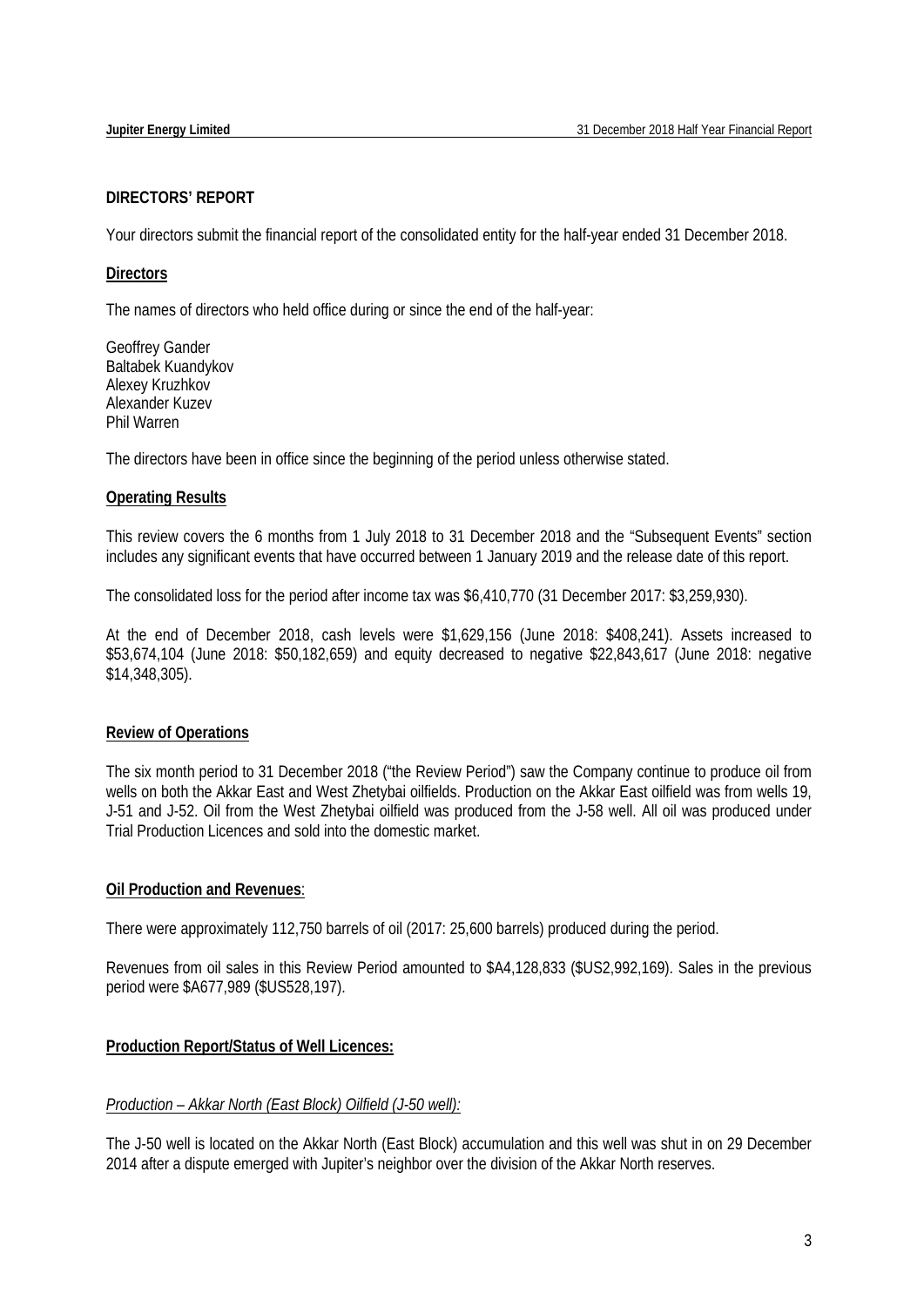This dispute was resolved in Jupiter's favor and the necessary Kazakh regulatory approvals required to enable the well to return to Trial Production were obtained during the Review Period and the well is expected to contribute to daily production as soon as the topside infrastructure has been installed. Early testing would suggest that a flow rate of approximately 150 barrels per day will be achieved from this well.

# *Production – Akkar East Oilfield (J-51, J-52, J-53 and # 19 wells):*

During the Review Period, approximately 60,250 barrels of oil were produced from Wells 19, J-51 and J-52 under their respective TPL's. These three wells are located on the northern section of the permit and are part of the East Akkar oilfield.

The J-53 well, which is also located on the Akkar East oilfield, was shut in for the entire Review Period, awaiting further remedial work before potentially coming back onto production. This work is expected to be carried out during the 2nd quarter of 2019.

# *Production – West Zhetybai Oilfield (J-55, J-58 and J-59 wells):*

During the Review Period, approximately 52,500 barrels of oil were produced from the J-58 well. No oil was produced from the J-59 well. These two wells are located on the southern section of the permit and are part of the West Zhetybai oilfield.

The J-55 well, which is also located on the West Zhetybai oilfield, was shut in for the entire Review Period, awaiting further remedial work before potentially coming back onto production. This work will be carried out when the appropriate funding and approvals are in place.

It is expected that a workover on the J-59 well will be carried out during the 2<sup>nd</sup> half of 2019 and this should enable J-59 to commence Trial Production. J-59 will be used to test the potential of the shallow Jurassic horizon discovered during the drilling of the well, before being completed for production from the T2B horizon.

# *Status of Licence under the Exploration Period*

The Company operates under Contract 2275 and this Contract has an Exploration Period that runs until 29 December 2019.

The Kazakh Ministry of Energy has released a framework for a new Model Contract for all sub surface users and this is currently being reviewed by the Company. If Jupiter were to move to the new Model Contract, the Group would have the ability to extend the Exploration Period beyond 29 December 2019 via the use of a new "Preparatory Period", which is allowed for under the new contract.

At this point, the Group has an approved Work Program for the 2019 year and is working towards preparing all three oilfields (Akkar North (East Block), Akkar East and West Zhetybai) for commercial production before the end of the Exploration Period on 29 December 2019 but if this is not achieved, then the Group could make use of the "Preparatory Period" to extend the Trial Production period or would seek alternative avenues to extend the exploration period, as it has done in the past. Further details on the new Model Contract should be available by the middle of 2019.

The Company will continue to work with the Kazakh regulatory authorities on this matter.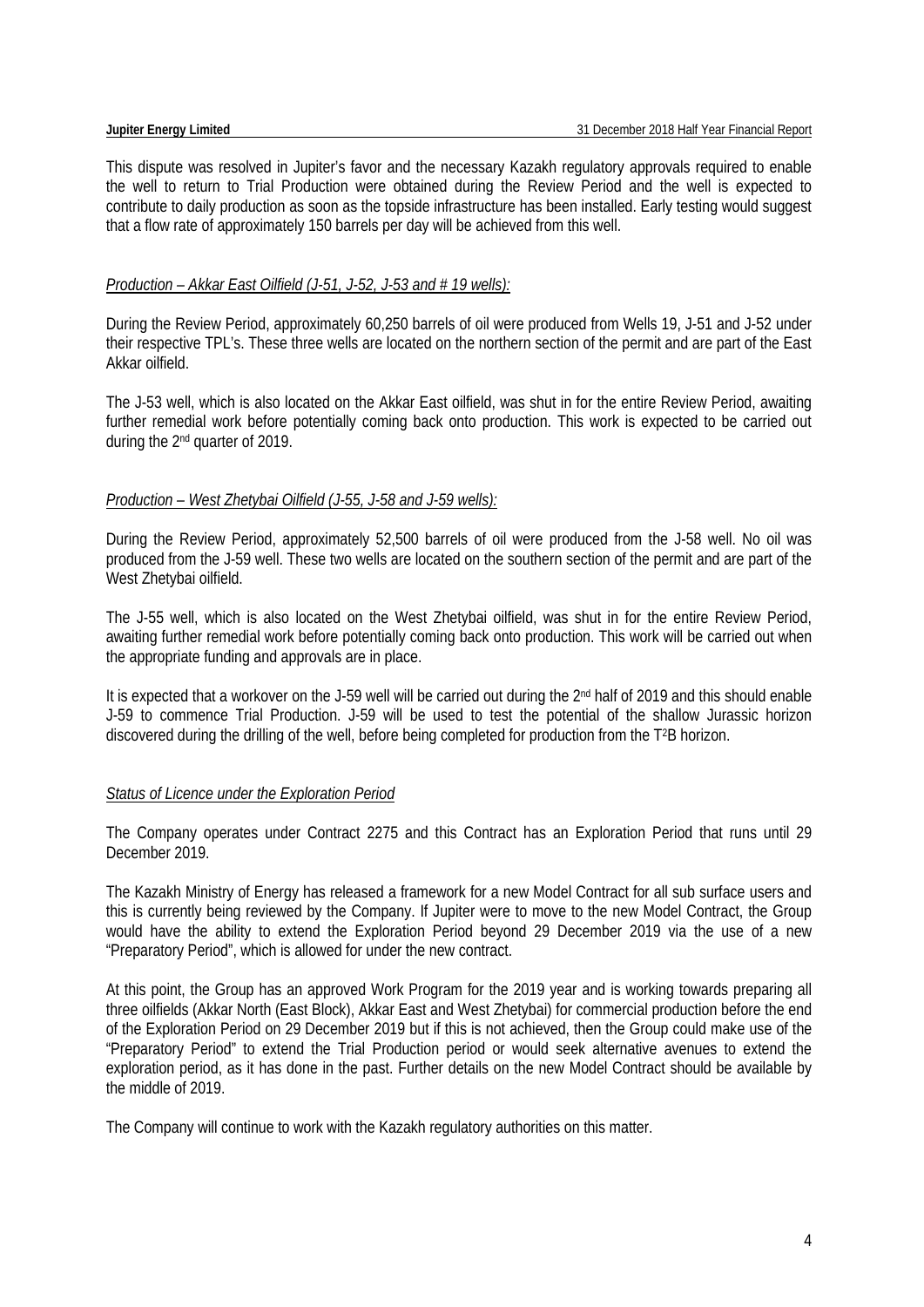#### **Oil Sales:**

The Company is in frequent dialogue with various local oil marketing groups and is currently selling its oil into the domestic market through one trader. The trader is based in Aktau and pays for Jupiter's oil on a prepaid basis and is responsible for collection of the oil from the well head.

# **Drilling Report:**

During the Review period, the Company drilled the J-57 well.

Well J-57 Akkar East is the Company's ninth well on Block 31. The appraisal well is located in Akkar East's undrilled faulted block (#4) area with probable 2P/C<sup>2</sup> reserves, located to the south-east of the J-51, J-52 and 19 production wells.

Well J-57 took a total of 61 days to drill and reached a total depth of 3210 m on December 5th, 2018; hydrocarbon shows while drilling, mud logging, coring and subsequent open-hole wireline logs all indicated hydrocarbons in the Mid Triassic reservoir. The open-hole logs and both sections of core indicated oil saturation and reservoir thickness, similar to that of the J-51, J-52 and 19 production wells, which have also been drilled on the same Akkar East structure.

The completion and testing of J-57 will include perforating the well underbalanced with tubing conveyed perforating guns, monitoring fluid levels and running pressure gauges. It is likely that acid treatment is necessary to stimulate the saturated formation and facilitate the flow of oil into the wellbore.

Analysis by local independent consulting firm Reservoir Evaluation Services LLC ("RES") confirmed some 99.4m of gross reservoir thickness and approximately 84.6m of net pay thickness at the Middle Triassic T2B carbonate formation, the primary reservoir objective in the appraisal well.

In addition, analysis also confirmed an additional 15.4m of gross reservoir thickness and approximately 10.4m of net pay thickness at the Middle Triassic T2A carbonate-terrigenous formation.

The T2B will be the first formation to be targeted during testing and this work commenced during February 2019. At the time of the release of this report, work is currently underway to complete an acid fracture of the well.

Subject to obtaining the requisite funding, the Company plans to continue with its drilling program as soon as it is possible. At this stage, under the approved 2018-2019 Work Program, the drilling of another new well is planned for 2019 (J-60) and a sidetrack is also scheduled for well J-53.

# **2018 Annual General Meeting:**

The 2018 Annual General Meeting was held in Perth on Monday 12 November 2018 and all Resolutions were passed.

# **Funding and Capital Management:**

As at 31 December 2018, the Company had 153,377,693 listed shares trading under the ASX ticker "JPR" and the KASE ticker "AU\_JPRL".

The Company has no options or Performance Shares, listed or unlisted, on issue.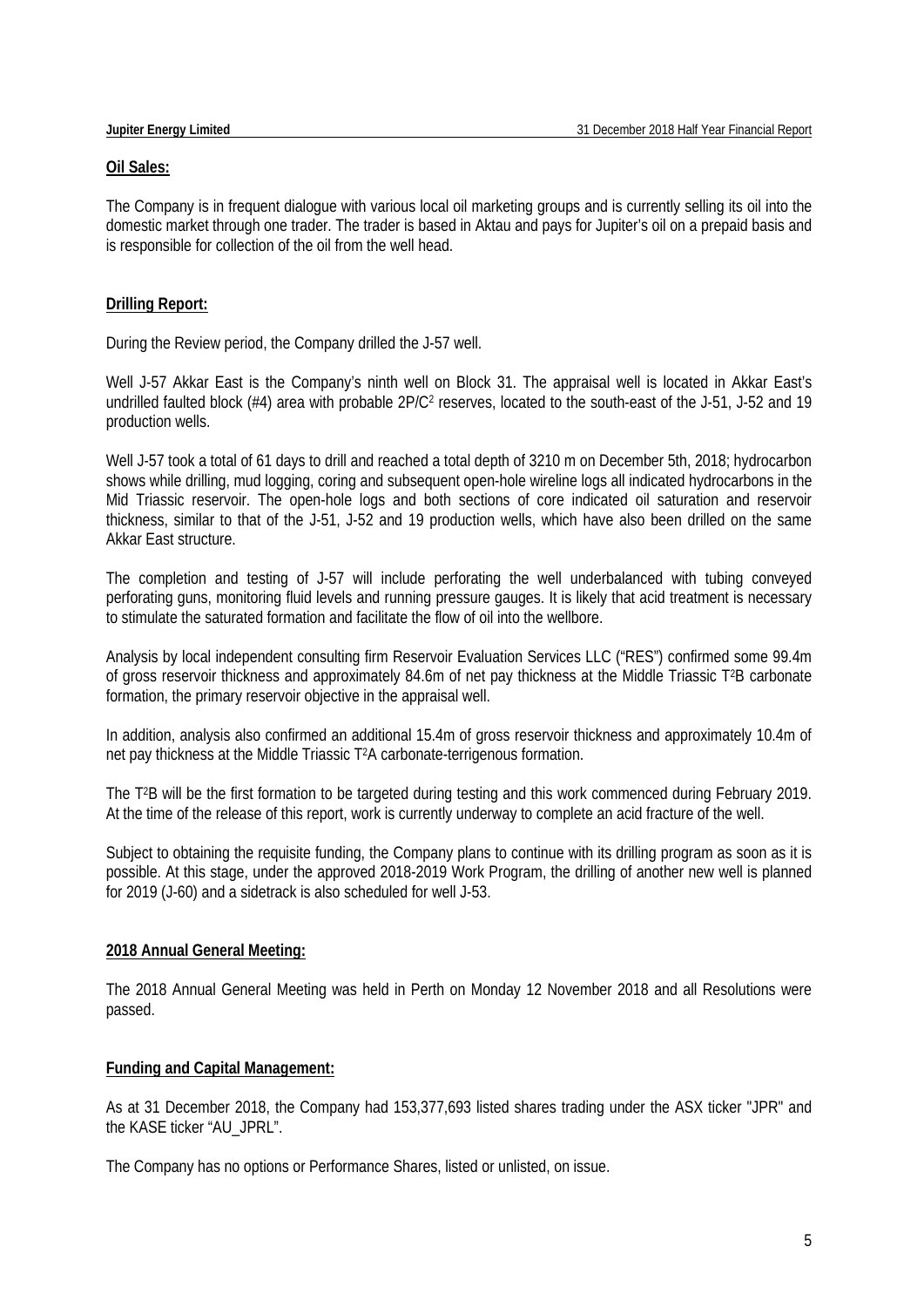As at 31 December 2018, total Company debt outstanding stood at approximately \$US49.33m through the following funding agreements:

|                                            | US\$              |
|--------------------------------------------|-------------------|
| 2017 Funding Agreement (max \$US5m)        | $2.04 \text{ m}$  |
| 2016 Funding Agreement (max \$US5m)        | $4.60 \text{ m}$  |
| <b>Refinanced Series B Promissory Note</b> | $13.76 \text{ m}$ |
| Refinanced convertible notes               | 28.93 m           |
|                                            | \$US49.33 m       |

In terms of available short term funding: As at 31 December 2018, the Company had drawn down \$US2.04m<sup>1</sup> under the \$US5.0m 2017 Funding Agreement meaning \$US2.96m is still available under this funding agreement.

The Company also still has access to a further \$US0.4m2 under the 2016 Funding Agreement.

The Company continues to operate under an agreed Operations Budget. Based on this Operations Budget, using the combined net revenues from oil sales and the remaining debt facility available through the 2016 and 2017 Funding Agreements (total funds available as at 31 December 2018 being \$US3.36m), the Company will remain funded for the foreseeable future.

Any drilling of new wells will require access to additional working capital and/or agreement to deferred payment terms with the turnkey drilling operator.

Directors have deferred their Directors' Fees since February 2015 and will continue to do so until such time that the Company has an improved cashflow position.

The Company is still reviewing its ongoing funding requirements for 2019 and the directors are exploring a range of options for financing the further development of the Akkar East and West Zhetybai fields during the remainder of 2019 and beyond, to the stage where export oil sales are being achieved and further development of the field is self-funding; these options may include the further issue of new equity, reserve based debt, convertible debt or a combination of these and other funding instruments.

Once the appropriate funding has been secured, the further development of both the Akkar East and West Zhetybai fields, and in particular building of the topside infrastructure on Akkar East including a processing facility and gas separation plant, will be accelerated.

Based on current management forecasts, the Company has sufficient working capital, including its access to the remaining funding under the 2017 Funding Agreement and the additional funding from the 2016 Funding Agreement, for the foreseeable future.

# **Subsequent Events:**

There have been no Subsequent Events to report between 1 January 2019 and the date of this Report.

 $\overline{a}$ 

<sup>&</sup>lt;sup>1</sup> Including accrued interest

 $2$  Taking into account accruing interest on the drawn down amount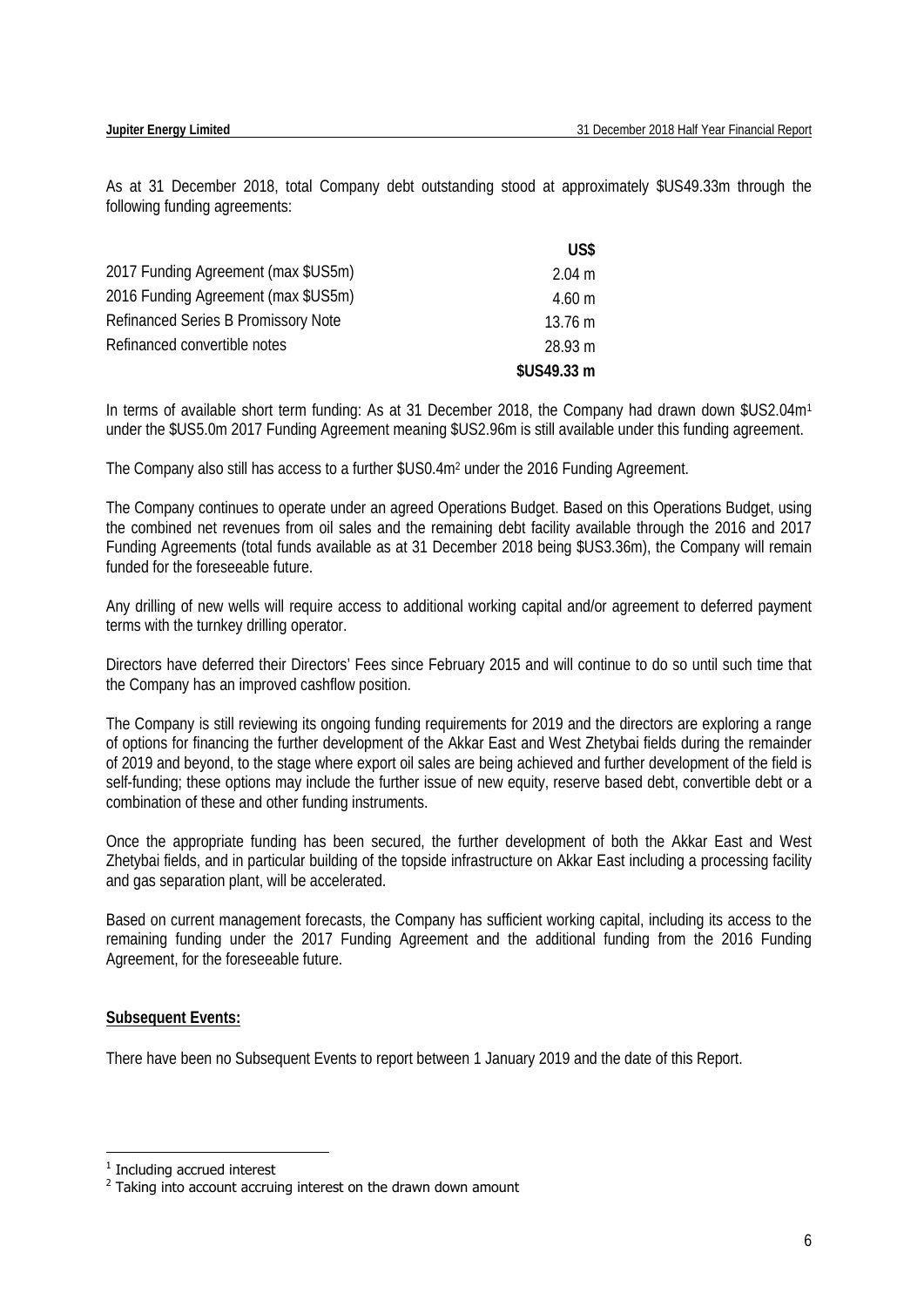#### Summary:

The Company had a productive 6 month period from 1 July to 31 December 2018.

Robust Kazakh domestic oil prices allowed for production of approximately 112,750 barrels of oil, deriving revenues of \$A4,128,83 33 (\$US2,992 ,169).

Since acquiring an exploration permit in 2008, independent reserve reports continue to confirm that that Jupiter has now discovered two sizeable oilfields with significant reserves and resources. The goal of developing Jupiter Energy into a full cycle E&P company with a meaningful production profile and sizeable 2P reserves base remains the key objective for the Board and Management and the Company remains confident of continuing to make progress towards achieving this goal during the remainder of 2019.

#### **Competent Persons Statement:**

#### *General*

Alexey Glebov, PhD, with over 33 years' oil & gas industry experience, is the qualified person who has reviewed and approved the technical information contained in this report. Alexey PhD's in technical science (1992) and geology science (2006), an Honors Degree in Geology and Geophysics (1984) from Novosibirsk State University and a Gold Medal (1985) from USSR Academy of Sciences. He is a member since 2001 of the European Association of Geoscientists & Engineers (EAGE #M2001-097) and was made an Honorary Oilman in 2011 by the Ministry of Energy of the Russian Federation. Alexey Glebov is qualified in accordance with ASX Listing Rule 5.41.

# **Kazakh State Approved Reserves**

The information in this report which relates to the C1 and C2 Block 31 reserve estimations is based on information compiled by Reservoir Evaluation Services LLP ("RES"), a Kazakh based oil & gas consulting Group that specialises in oil & gas reserve estimations. RES has used the Kazakh Reserve classification system in determining their estimations. RES has sufficient experience which is relevant to oil & gas reserve estimation and to the specific permit in Kazakhstan to qualify as competent to verify the information pertaining to the C1 and C2 reserve estimations. RES has given and not withdrawn its written consent to the inclusion of the C1 and C2 reserve estimations in the form and context in which they appear in this report. RES has no financial interest in the Group.

# **Auditor's Independence Declaration**

In accordance with section 307C of the Corporations Act 2001, the Directors have obtained a declaration of independence from Ernst & Young, the consolidated entity's auditors. The independence declaration is included at page 8 of the financia al report.

Dated at P Perth on 15 M arch 2019.

This report is signed in accordance with a resolution of the Board of Directors.

**G** A Gander Executive Chairman/CEO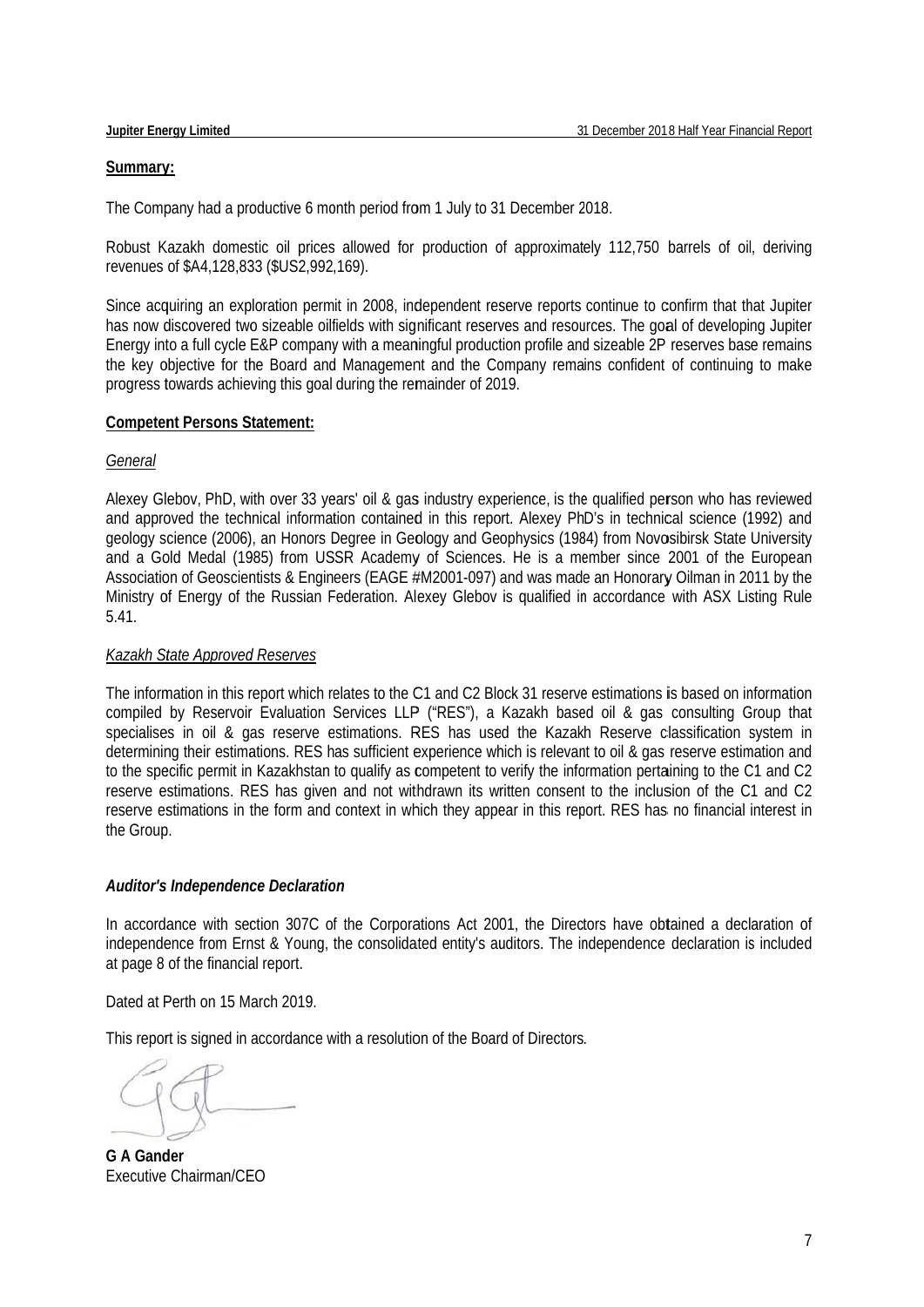

Ernst & Young 11 Mounts Bay Road Perth WA 6000 Australia GPO Box M939 Perth WA 6843

Tel: +61 8 9429 2222 Fax: +61 8 9429 2436 ey.com/au

# **Auditor's Independence Declaration to the Directors of Jupiter Energy Limited**

As lead auditor for the review of the half-year financial report of Jupiter Energy Limited for the half-year ended 31 December 2018, I declare to the best of my knowledge and belief, there have been:

- a) No contraventions of the auditor independence requirements of the *Corporations Act 2001* in relation to the review*.*
- b) No contraventions of any applicable code of professional conduct in relation to the review.

This declaration is in respect of Jupiter Energy Limited and the entities it controlled during the financial period.

Ernel-2 Young

Ernst & Young

Tango Hall

Darryn Hall Partner 15 March 2019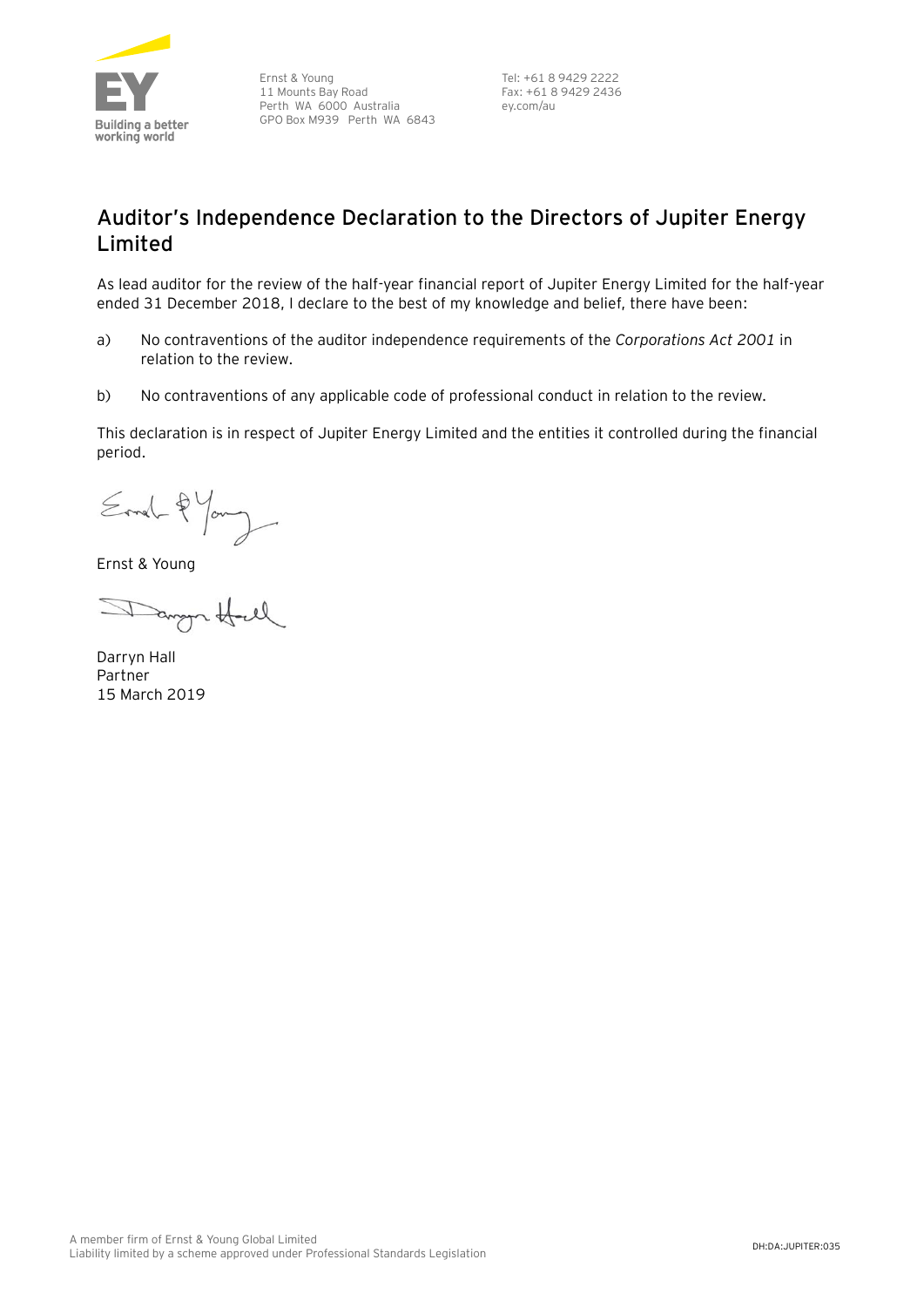

Ernst & Young 11 Mounts Bay Road Perth WA 6000 Australia GPO Box M939 Perth WA 6843

Tel: +61 8 9429 2222 Fax: +61 8 9429 2436 ey.com/au

# **Independent Auditor's Review Report to the Members of Jupiter Energy Limited**

# **Report on the half-year financial report**

# Conclusion

We have reviewed the accompanying half-year financial report of Jupiter Energy Limited (the Company) and its subsidiaries (collectively the Group), which comprises the consolidated statement of financial position as at 31 December 2018, the consolidated statement of comprehensive income, consolidated statement of changes in equity and consolidated statement of cash flows for the half-year ended on that date, notes comprising a summary of significant accounting policies and other explanatory information, and the directors' declaration.

Based on our review, which is not an audit, nothing has come to our attention that causes us to believe that the half-year financial report of the Group is not in accordance with the *Corporations Act 2001*, including:

- a) Giving a true and fair view of the consolidated financial position of the Group as at 31 December 2018 and of its consolidated financial performance for the half-year ended on that date; and
- b) Complying with Accounting Standard AASB 134 *Interim Financial Reporting* and the *Corporations Regulations 2001*.

# Material uncertainty related to going concern

We draw attention to Note 1(c) Going concern basis in the financial report. These conditions indicate the existence of a material uncertainty that may cast significant doubt about the Group's ability to continue as a going concern and therefore, the Group may be unable to realise its assets and discharge its liabilities in the normal course of business. Our conclusion is not modified in respect of this matter.

# Directors' responsibility for the half-year financial report

The directors of the Company are responsible for the preparation of the half-year financial report that gives a true and fair view in accordance with Australian Accounting Standards and the *Corporations Act 2001* and for such internal control as the directors determine is necessary to enable the preparation of the half-year financial report that is free from material misstatement, whether due to fraud or error.

# Auditor's responsibility

Our responsibility is to express a conclusion on the half-year financial report based on our review. We conducted our review in accordance with Auditing Standard on Review Engagements ASRE 2410 *Review of a Financial Report Performed by the Independent Auditor of the Entity*, in order to state whether, on the basis of the procedures described, anything has come to our attention that causes us to believe that the half-year financial report is not in accordance with the *Corporations Act 2001* including: giving a true and fair view of the Group's consolidated financial position as at 31 December 2018 and its consolidated financial performance for the half-year ended on that date; and complying with Accounting Standard AASB 134 *Interim Financial Reporting* and the *Corporations Regulations 2001*. As the auditor of the Group, ASRE 2410 requires that we comply with the ethical requirements relevant to the audit of the annual financial report.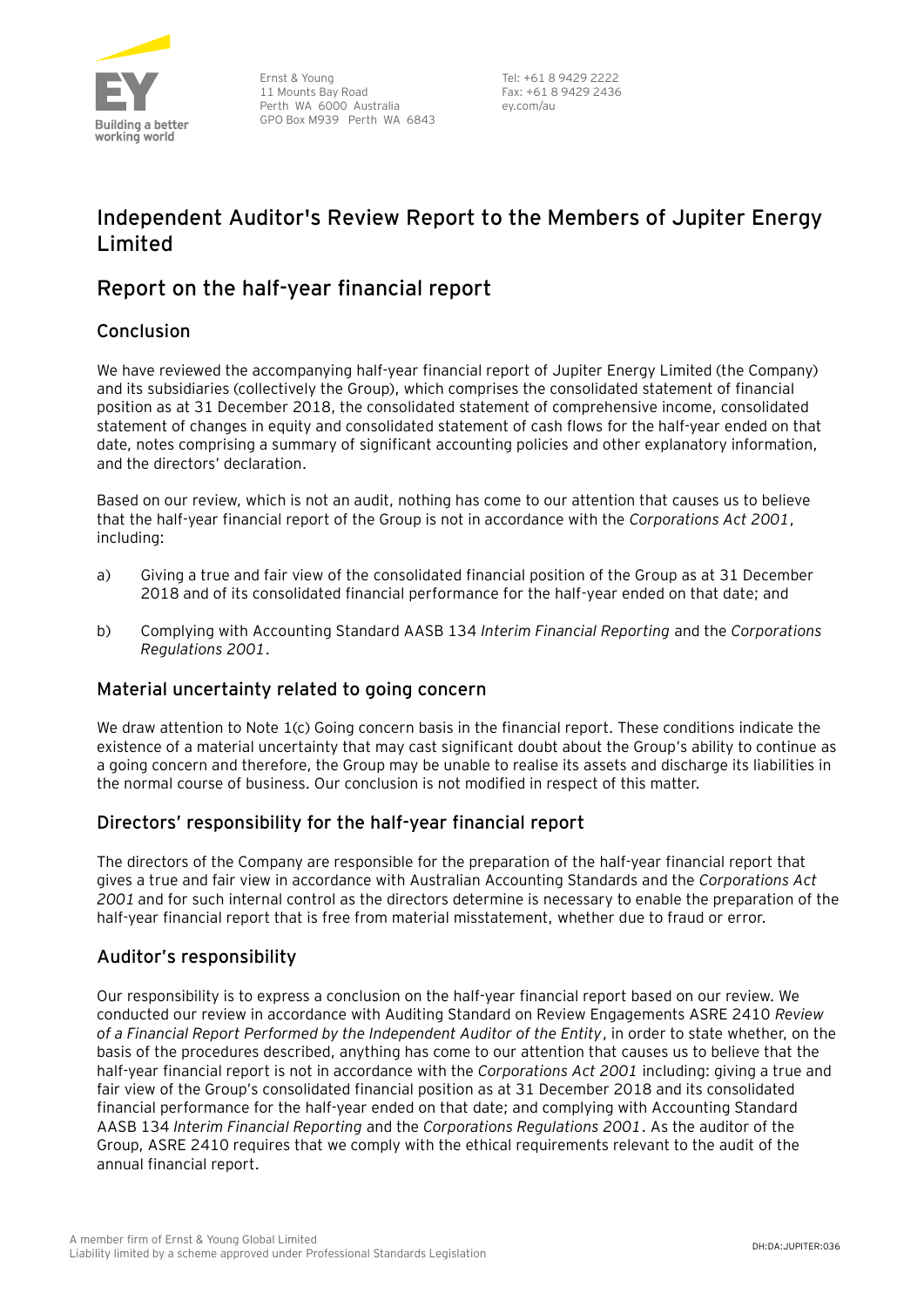

A review of a half-year financial report consists of making enquiries, primarily of persons responsible for financial and accounting matters, and applying analytical and other review procedures. A review is substantially less in scope than an audit conducted in accordance with Australian Auditing Standards and consequently does not enable us to obtain assurance that we would become aware of all significant matters that might be identified in an audit. Accordingly, we do not express an audit opinion.

# Independence

In conducting our review, we have complied with the independence requirements of the *Corporations Act 2001*.

Ernel-2 Young

Ernst & Young

Danger Hall

Darryn Hall Partner Perth 15 March 2019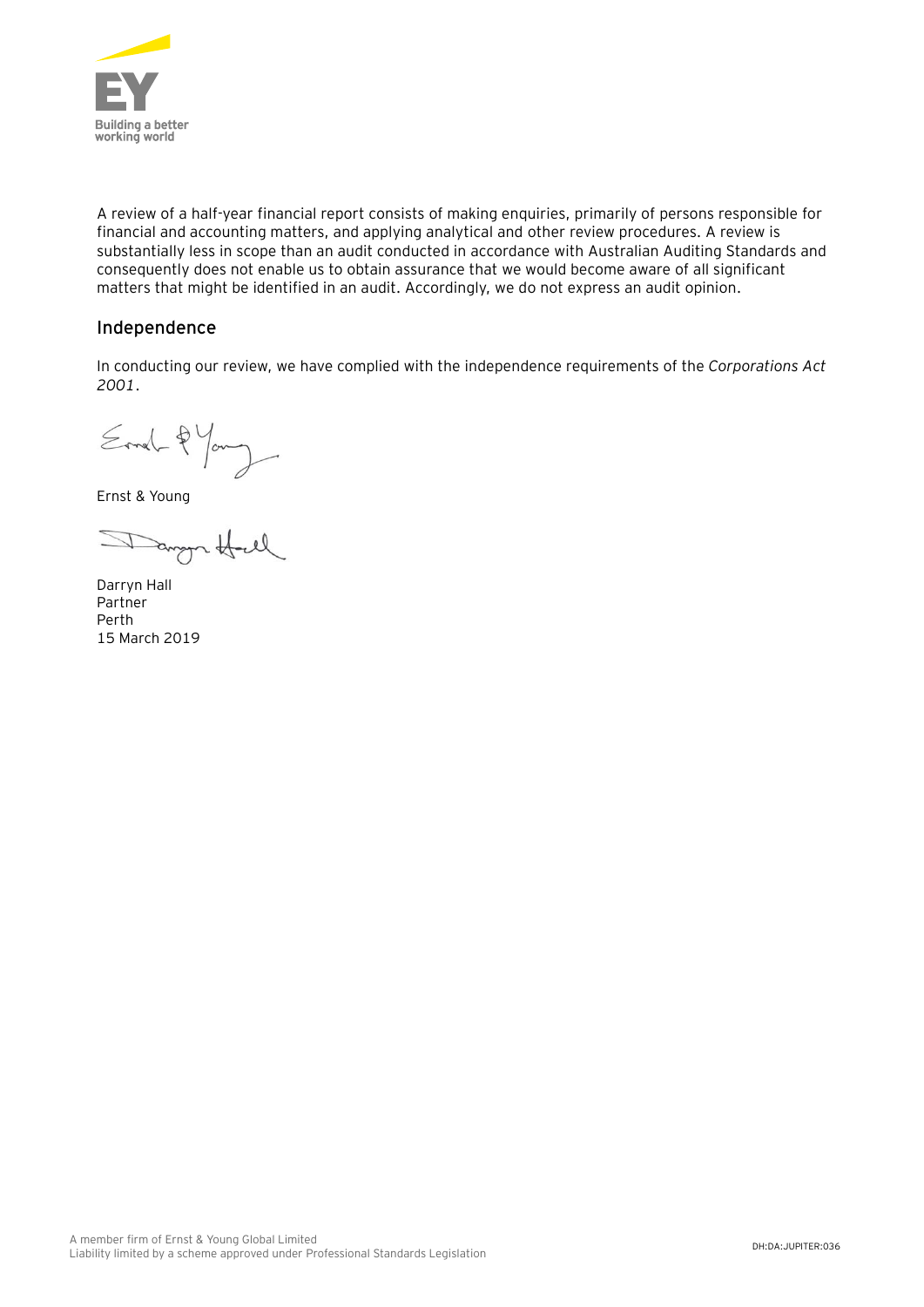#### **DIRECTORS' DECLARATION**

In accordance with a resolution of the Directors of Jupiter Energy Limited, I state that:

In the opinion of the Directors:

- a. The financial statements and notes of the consolidated entity are in accordance with the Corporations Act 2001, including:
	- I. giving a true and fair view of the financial position of the consolidated entity as at 31 December 2018 and the pe rformance for the half-year ended on tha t date, and
	- II. complying with Accounting Standard AASB 134 "Interim Financial Reporting" and the Corporations Regulation s 2001; and
- b. Subject to the matters disclosed at note 1(c), there are reasonable grounds to believe that the company will be able to pay its debts as and when they become due and payable.

This declaration is made in accordance with a resolution of the Board of Directors.

**G A Gan der**  Executive Chairman/CEO

Signed at Perth 15 March 2019.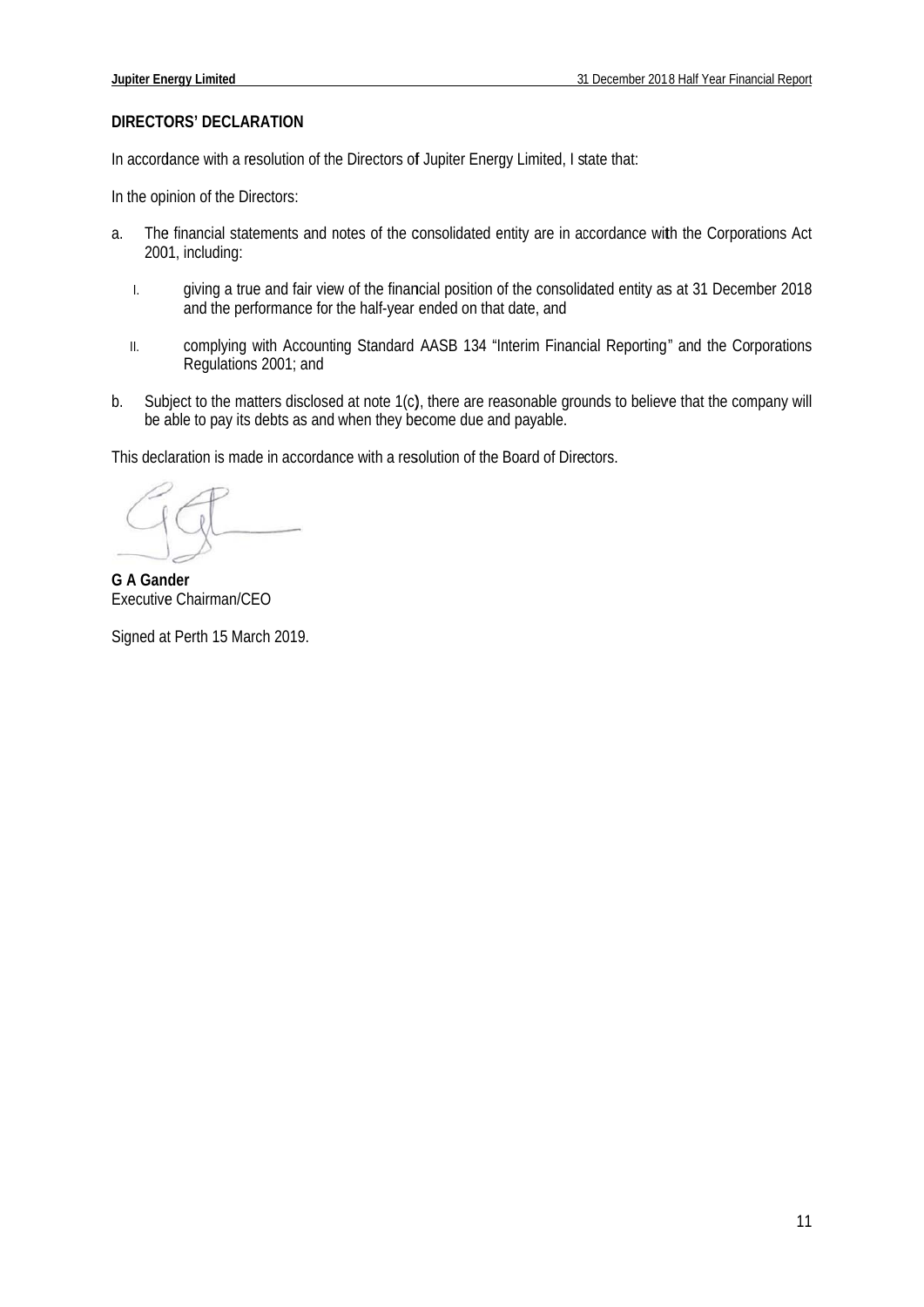# **CONSOLIDATED STATEMENT OF PROFIT OR LOSS AND OTHER COMPREHENSIVE INCOME FOR THE HALF YEAR ENDED 31 DECEMBER 2018**

|                                                                                                            |                | Consolidated                     |                                  |  |
|------------------------------------------------------------------------------------------------------------|----------------|----------------------------------|----------------------------------|--|
|                                                                                                            |                | 6 months to<br>31 Dec 2018<br>\$ | 6 months to<br>31 Dec 2017<br>\$ |  |
|                                                                                                            |                |                                  |                                  |  |
| Revenue                                                                                                    | $\mathfrak{Z}$ | 4,128,833                        | 677,989                          |  |
| Cost of sales                                                                                              |                | (1, 243, 446)                    | (329, 747)                       |  |
| Gross profit                                                                                               |                | 2,885,387                        | 348,242                          |  |
| Foreign currency gain / (loss)                                                                             |                | (3,069,513)                      | 955,143                          |  |
| General and administrative costs                                                                           |                | (2,499,853)                      | (970, 638)                       |  |
| <b>Operating loss</b>                                                                                      |                | (2,683,979)                      | (332, 747)                       |  |
| Interest income                                                                                            |                | 9,508                            | 9,189                            |  |
| Finance costs                                                                                              | 8              | (3,736,299)                      | (3,601,865)                      |  |
| Loss before tax                                                                                            |                | (6, 410, 770)                    | (3,259,930)                      |  |
|                                                                                                            |                |                                  |                                  |  |
| Income tax expense                                                                                         |                |                                  |                                  |  |
| Loss after income tax                                                                                      |                | (6, 410, 770)                    | (3,259,930)                      |  |
| Other comprehensive (loss)/income to be reclassified to profit<br>or loss in subsequent periods net of tax |                |                                  |                                  |  |
| Foreign currency translation                                                                               |                | (2,084,541)                      | (2,078,242)                      |  |
| Total comprehensive loss for the period                                                                    |                | (8, 495, 311)                    | (5,338,172)                      |  |
| Loss per share attributable to ordinary equity holders of the<br>parent (cents per share)                  |                |                                  |                                  |  |
| Basic loss per share                                                                                       |                | (4.18)                           | (2.13)                           |  |
| Diluted loss per share                                                                                     |                | (4.18)                           | (2.13)                           |  |
|                                                                                                            |                |                                  |                                  |  |

The above Consolidated Statement of Profit or Loss and Other Comprehensive Income is to be read in conjunction with the accompanying notes.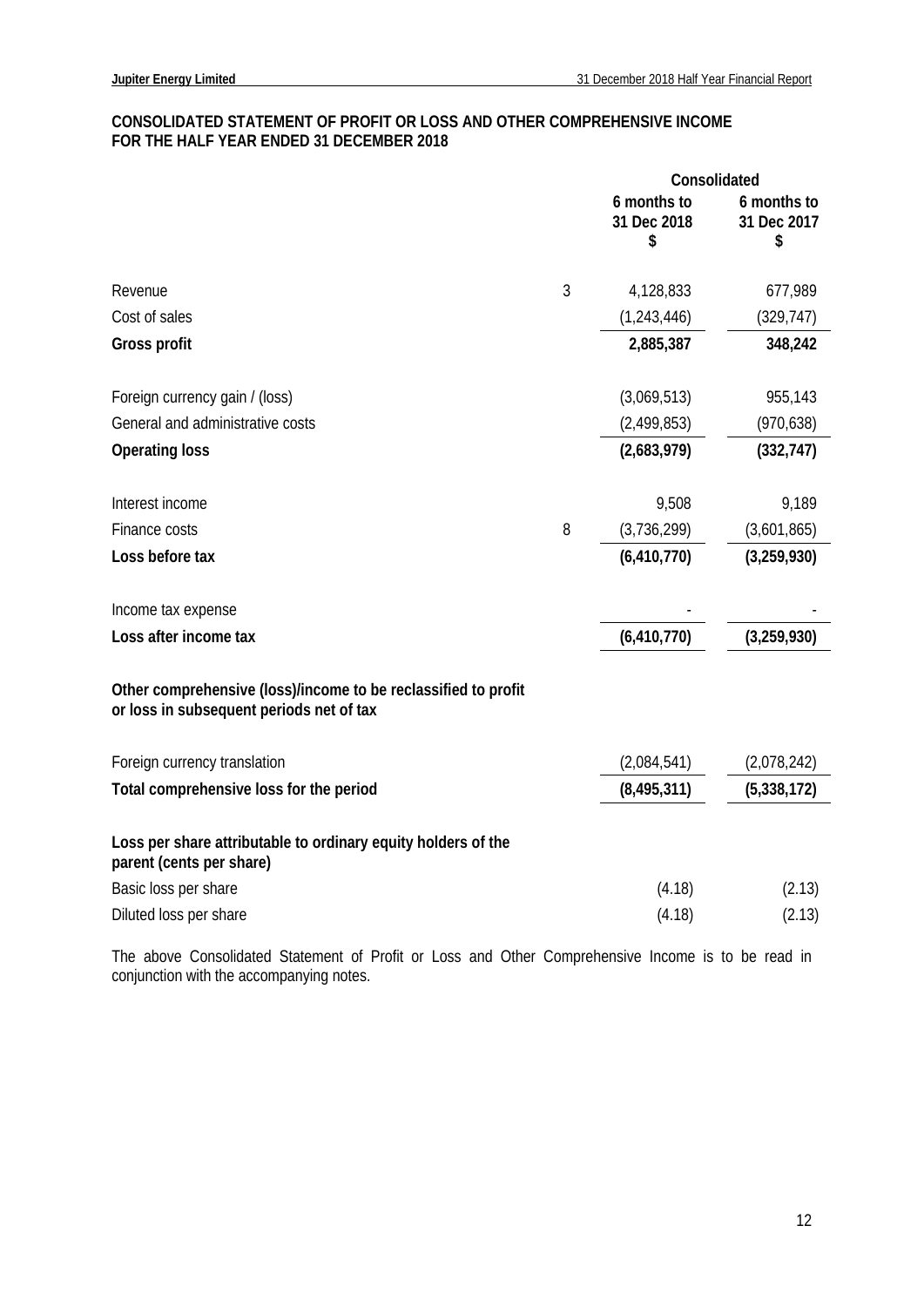# **CONSOLIDATED STATEMENT OF FINANCIAL POSITION AS AT 31 DECEMBER 2018**

|                                        | Consolidated |                           |                       |
|----------------------------------------|--------------|---------------------------|-----------------------|
|                                        | <b>Note</b>  | 31 December<br>2018<br>\$ | 30 June<br>2018<br>\$ |
| <b>ASSETS</b>                          |              |                           |                       |
| <b>Current Assets</b>                  |              |                           |                       |
| Cash and cash equivalents              | 4            | 1,629,156                 | 408,241               |
| Trade and other receivables            |              | 214,302                   | 164,367               |
| Other current assets                   |              | 236,865                   | 148,945               |
| Inventories                            |              | 47,231                    | 43,968                |
| <b>Total Current Assets</b>            |              | 2,127,554                 | 765,521               |
| <b>Non-Current Assets</b>              |              |                           |                       |
| Trade and other receivables            |              | 2,421,218                 | 2,599,429             |
| Oil and gas properties                 | 6            | 20,013,954                | 17,228,238            |
| Plant and equipment                    |              | 895,001                   | 564,453               |
| Exploration and evaluation expenditure | 5            | 27,773,850                | 28,614,808            |
| Other financial assets                 |              | 442,527                   | 410,210               |
| <b>Total Non-Current Assets</b>        |              | 51,546,550                | 49,417,138            |
| <b>Total Assets</b>                    |              | 53,674,104                | 50,182,659            |
| <b>Current Liabilities</b>             |              |                           |                       |
| Trade and other payables               | 7            | 5,575,399                 | 1,734,647             |
| Other financial liabilities            | 8            | 2,896,312                 |                       |
| <b>Contract Liability</b>              | 9            | 772,582                   | 41,629                |
| <b>Total Current Liabilities</b>       |              | 9,244,293                 | 1,776,276             |
| <b>Non-current Liabilities</b>         |              |                           |                       |
| Provisions                             |              | 280,029                   | 244,258               |
| Other financial liabilities            | 8            | 66,993,399                | 62,510,430            |
| <b>Total Non-Current Liabilities</b>   |              | 67,273,428                | 62,754,688            |
| <b>Total Liabilities</b>               |              | 76,517,721                | 64,530,964            |
| <b>Net Deficit</b>                     |              | (22, 843, 617)            | (14, 348, 305)        |
| <b>Equity</b>                          |              |                           |                       |
| Contributed equity                     |              | 85,633,935                | 85,633,935            |
| Share based payment reserve            |              | 5,764,014                 | 5,764,014             |
| Foreign currency translation reserve   |              | (28, 347, 162)            | (26, 262, 620)        |
| <b>Accumulated losses</b>              |              | (85, 894, 404)            | (79, 483, 634)        |
| Total Equity / (Deficit)               |              | (22, 843, 617)            | (14, 348, 305)        |

The above Consolidated Statement of Financial Position is to be read in conjunction with the accompanying notes.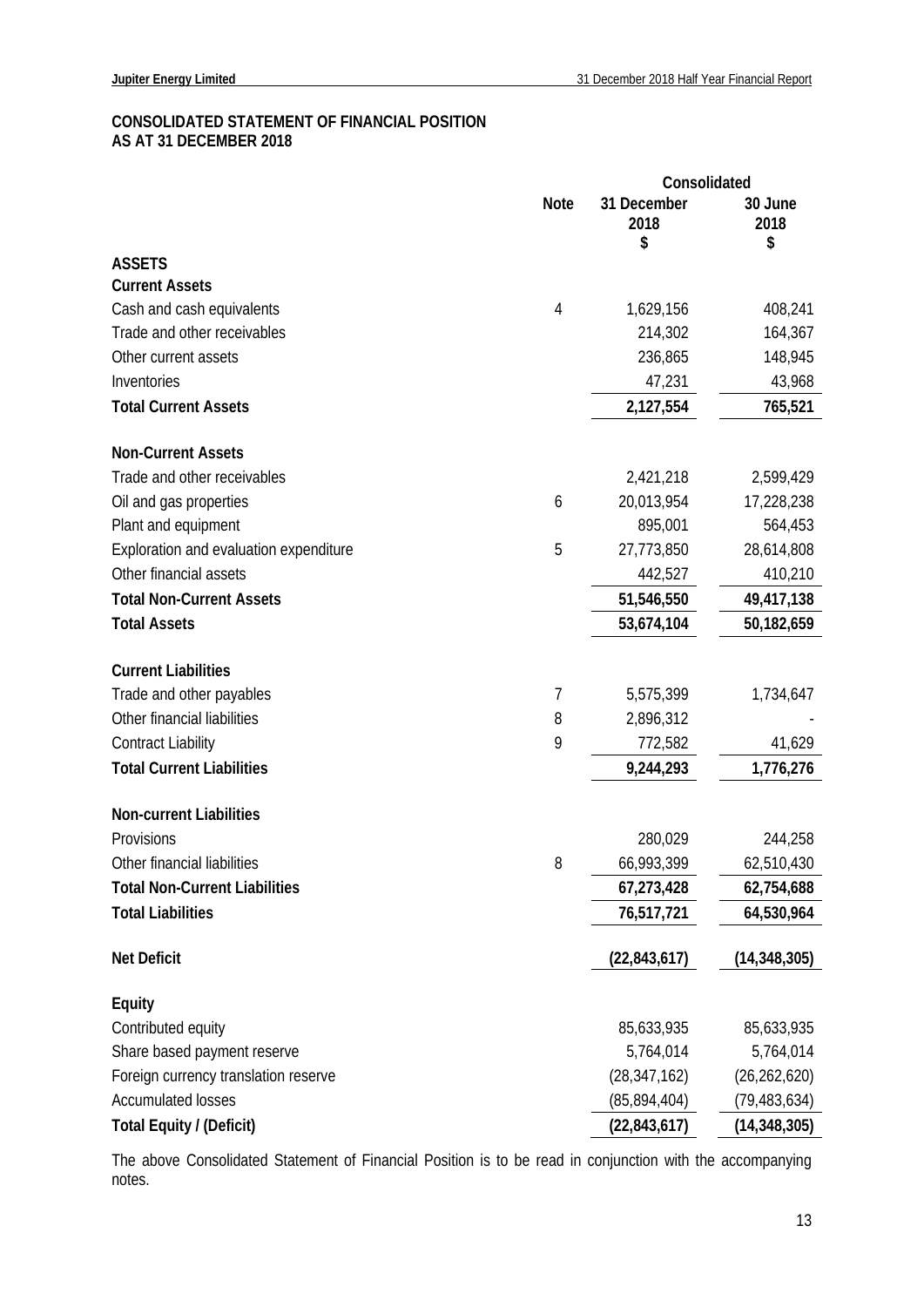# **CONSOLIDATED STATEMENT OF CHANGES IN EQUITY FOR THE HALF YEAR ENDED 31 DECEMBER 2018**

| <b>CONSOLIDATED</b>                 | <b>Issued</b><br>capital<br>\$ | <b>Share</b><br>based<br>payment<br>reserve<br>\$ | Foreign<br>currency<br>translation<br>reserve<br>\$ | Accumulated<br>losses<br>\$ | <b>Total Equity</b><br>\$ |
|-------------------------------------|--------------------------------|---------------------------------------------------|-----------------------------------------------------|-----------------------------|---------------------------|
|                                     |                                |                                                   |                                                     |                             |                           |
| As at 1 July 2018                   | 85,633,935                     | 5,764,014                                         | (26, 262, 620)                                      | (79, 483, 634)              | (14, 348, 305)            |
| Loss for the period                 |                                |                                                   |                                                     | (6, 410, 770)               | (6, 410, 770)             |
| Other comprehensive income          |                                |                                                   | (2,084,542)                                         |                             | (2,084,542)               |
| Total comprehensive income / (loss) |                                |                                                   | (2,084,542)                                         | (6, 410, 770)               | (8, 495, 311)             |
| As at 31 December 2018              | 85,633,935                     | 5,764,014                                         | (28, 347, 162)                                      | (85, 894, 404)              | (22, 843, 617)            |
|                                     |                                |                                                   |                                                     |                             |                           |
| As at 1 July 2017                   | 85,633,935                     | 5,764,014                                         | (25, 522, 243)                                      | (69, 459, 909)              | (3,584,203)               |
| Loss for the period                 |                                |                                                   |                                                     | (3,259,930)                 | (3,259,930)               |
| Other comprehensive income          |                                |                                                   | (2,078,242)                                         |                             | (2,078,242)               |
| Total comprehensive income / (loss) |                                |                                                   | (2,078,242)                                         | (3,259,930)                 | (5,338,172)               |
| As at 31 December 2017              | 85,633,935                     | 5,764,014                                         | (27,600,485)                                        | (72, 719, 839)              | (8,922,375)               |

The above Consolidated Statement of Changes in Equity is to be read in conjunction with the accompanying notes.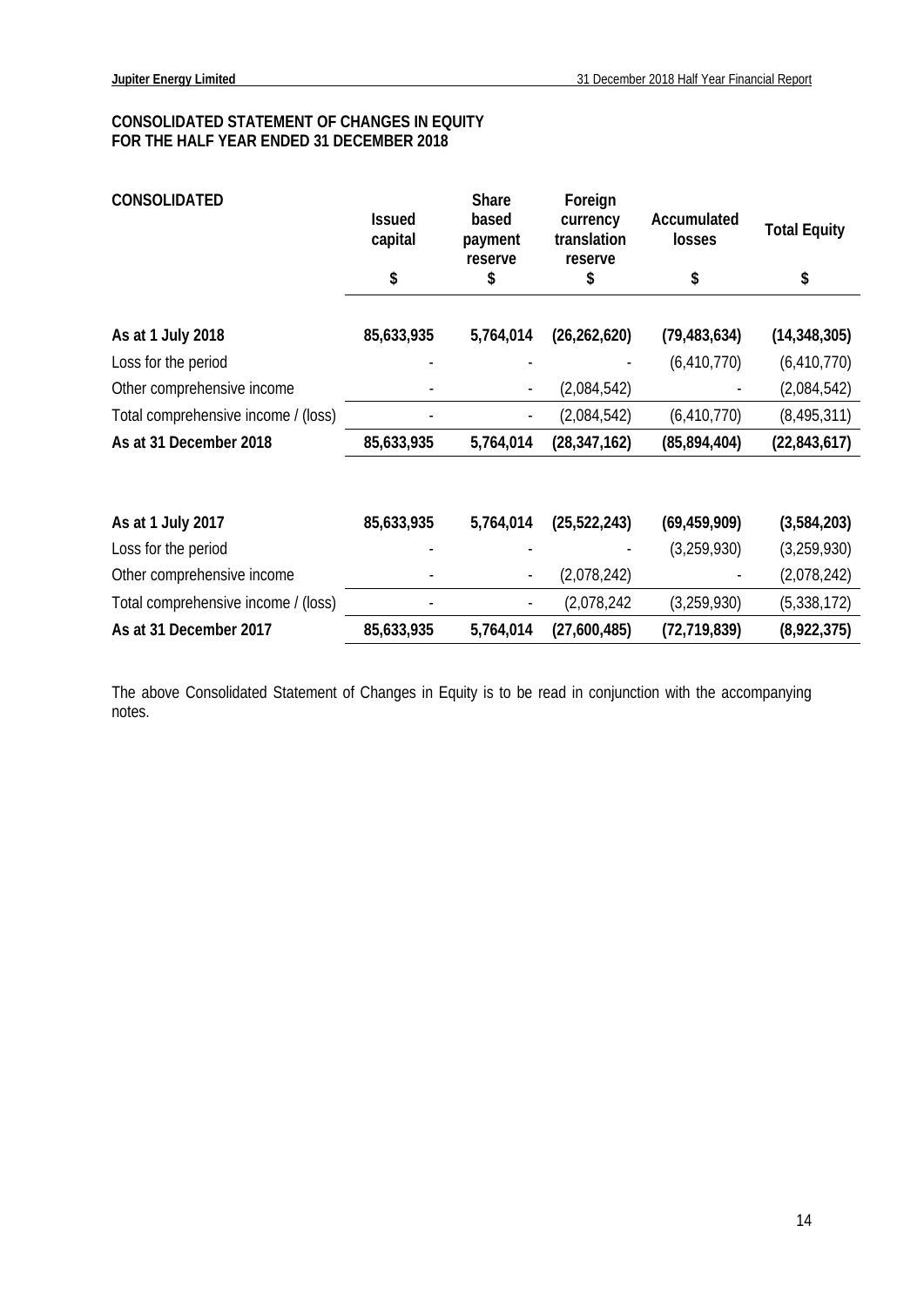# **CONSOLIDATED STATEMENT OF CASH FLOWS FOR THE HALF YEAR ENDED 31 DECEMBER 2018**

|                                                      | Consolidated                             |                                          |
|------------------------------------------------------|------------------------------------------|------------------------------------------|
|                                                      | 6 months to<br>31 December<br>2018<br>\$ | 6 months to<br>31 December<br>2017<br>\$ |
| Cash flows from operating activities                 |                                          |                                          |
| Receipts from customers                              | 4,988,062                                | 1,206,919                                |
| Payments to suppliers and employees                  | (1,443,139)                              | (976, 770)                               |
| Interest received                                    | 9,508                                    | 9,189                                    |
| Net cash used in operating activities                | 3,554,431                                | 239,338                                  |
| Cash flows from investing activities                 |                                          |                                          |
| Payments for exploration and development expenditure | (2,748,063)                              | (536, 345)                               |
| Payments for plant and equipment                     | (158, 922)                               | (420, 753)                               |
| Net cash used in investing activities                | (2,906,985)                              | (957, 098)                               |
| Cash flows from financing activities                 |                                          |                                          |
| Proceeds from unsecured loan                         | 575,325                                  | 1,266,843                                |
| Net cash provided by financing activities            | 575,325                                  | 1,266,843                                |
| Net increase in cash held                            | 1,222,771                                | 549,083                                  |
| Cash at the beginning of the financial period        | 408,241                                  | 397,109                                  |
| Foreign exchange gain/(loss)                         | (1, 857)                                 | (6, 445)                                 |
| Cash at the end of the financial period              | 1,629,156                                | 939,747                                  |

The above Consolidated Statement of Changes in Equity is to be read in conjunction with the accompanying notes.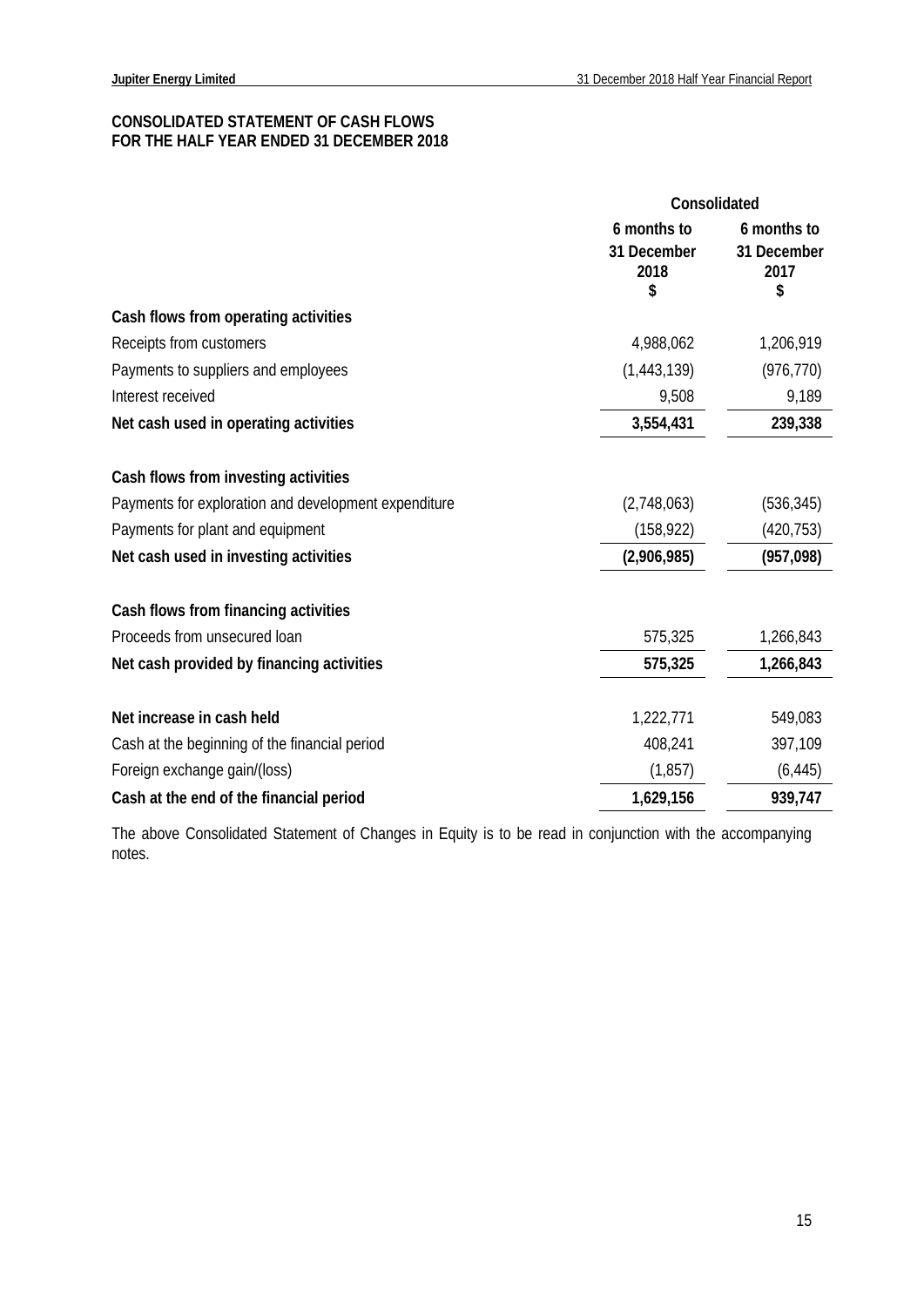# **NOTES TO THE CONSOLIDATED FINANCIAL STATEMENTS**

# **Note 1. Basis of Preparation**

The half year financial report of Jupiter Energy Limited for the period 31 December 2018 was authorised for issue in accordance with a resolution of the Directors on 15 March 2019.

Jupiter Energy Limited is a company limited by shares that is incorporated and domiciled in Australia and whose shares are publicly listed and traded on Australian Securities Exchange and KASE, the Kazakh Stock Exchange. Jupiter Energy Limited is a for profit entity.

# *a) Basis of preparation*

This financial report for the half-year ended 31 December 2018 has been prepared in accordance with AASB 134 *Interim Financial Reporting* and the *Corporations Act 2001.* 

All monetary values are reported in Australian Dollar unless otherwise stated.

The half-year financial report does not include all notes of the type normally included within the annual financial report and therefore cannot be expected to provide as full an understanding of the financial performance, financial position and financing and investing activities of the consolidated entity as the full financial report.

It is recommended that the half-year financial report be read in conjunction with the annual report for the year ended 30 June 2018 and considered together with any public announcements made by Jupiter Energy Limited during the half-year ended 31 December 2018 and in the subsequent period to the date of this report in accordance with the continuous disclosure obligations of the ASX listing rules.

# *b) Rounding of amounts*

The Group has applied the relief available to it under ASIC Corporations (Rounding in Financial/Director's Reports) Instrument 2016/191. Accordingly, amounts in the financial statements have been rounded off to the nearest dollar.

# *c) Going Concern*

The consolidated financial statements have been prepared on a going concern basis with the Directors of the opinion that the Group can meet its obligations as and when they fall due. As at 31 December 2018, the Group had a net liability position of \$22,843,617 and a net working capital deficiency of \$7,116,739.

As at 31 December 2018, the Group had available US\$3,360,777 (AU\$4,761,656) under its two existing framework funding agreements (refer to note 8 for additional detail) and the Group continues to operate under an agreed Operations Budget. Based on this Operations Budget, using the combined net revenues from oil sales and the remaining debt facility available through the 2016 and 2017 Funding Agreements, the Group has sufficient working capital to maintain operations for a period of 12 months following the date of these financial statements.

For the Group to carry out its 2018-2019 Work Program and further develop Block 31 (which includes a requirement to drill another new well) to the stage where export oil sales are being achieved and further development of the field is self-funding, the group will need to secure additional funding. Further, the 2017 funding agreement is repayable on 31 July 2019 or such later date agreed by the parties in writing. Based on current forecasts, the Group will require additional funding or an extension of this repayment date if it is to meet its obligations under the agreement.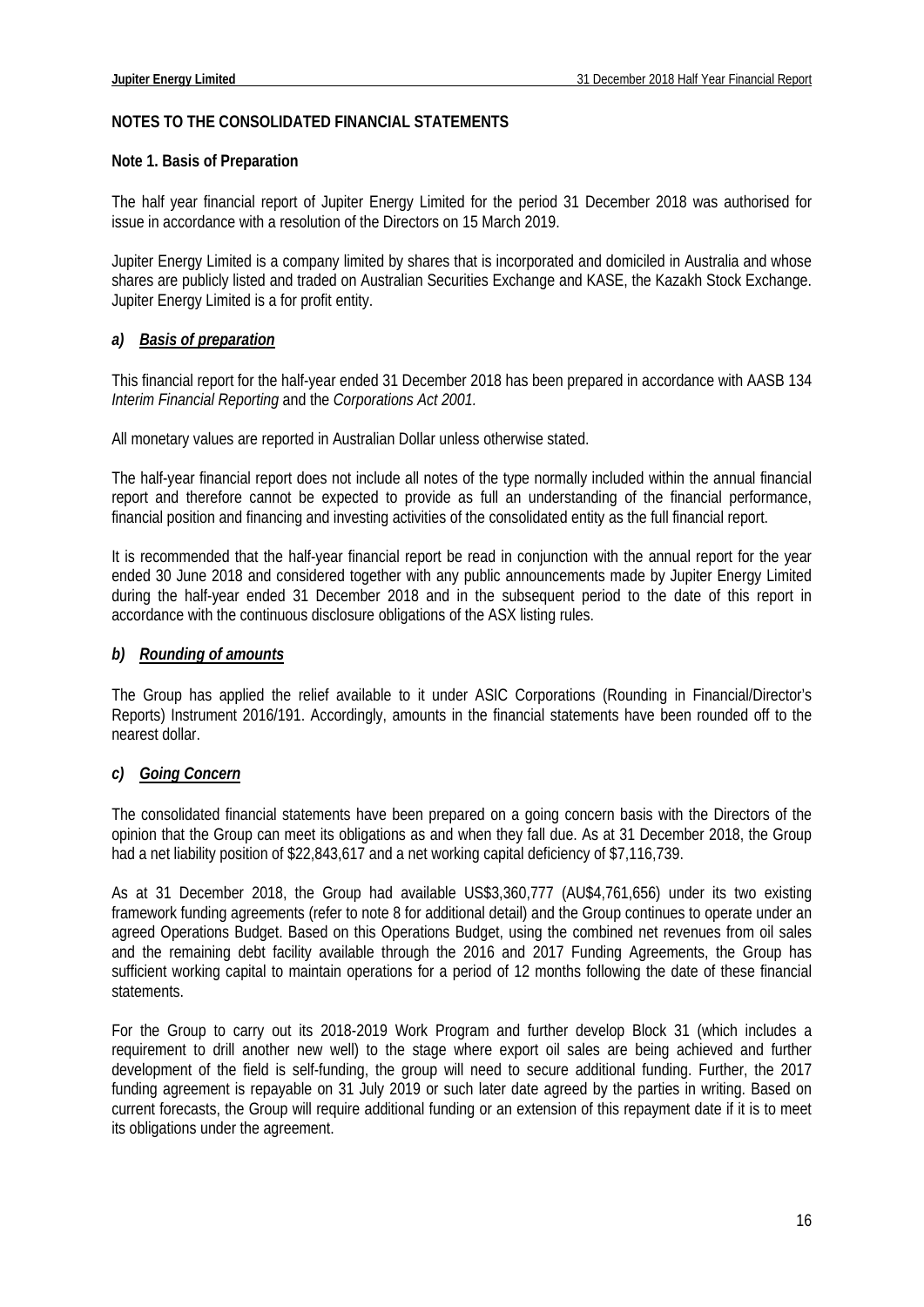Funding options may include the issue of new equity, reserve based debt, convertible debt or a combination of these and other funding instruments.

The Directors, after consultation with the major shareholders and debt providers, are confident of being able to raise the required capital and extend repayment terms as required based on the nature of the commitments made to the Group to date, but note that any terms, financing and extensions have not been secured at the date of this report. Should the Group not achieve the matters set out above, there is uncertainty as to whether the Group would continue as a going concern and therefore whether it would realise its assets and extinguish its liabilities in the normal course of business and at the amounts stated in the financial report.

The financial report does not include adjustments relating to the recoverability or classification of the recorded assets amounts nor to the amounts or classification of liabilities that might be necessary should the Group not be able to continue as a going concern

# *d) Adoption of new and revised accounting standards*

These consolidated financial statements have been prepared using the same accounting policies as used in the annual financial statements for the year ended 30 June 2018 with the exception of the impact of new and amended standards and interpretations issued by the AASB.

# **AASB 9 Financial Instruments**

AASB 9 supersedes AASB 139 'Financial Instruments: Recognition and Measurement' and was adopted by the Group from 1 July 2018. This, and the related amendments to other accounting standards, introduced three significant areas of change from AASB 139 Financial Instruments: Classification and Measurement:

- A new model for classification and measurement of financial assets and liabilities
- A new expected loss impairment model for determining impairment allowances; and
- A redesigned approach to hedge accounting.

The standard has been applied as at 1 July 2018 without adjustment to comparatives.

# *Classification and Measurement:*

For financial liabilities, the existing classification and measurement requirements of AASB 139 are largely retained.

For financial assets, under the new standard these are classified as measured at amortised cost, fair value through profit or loss, or fair value through other comprehensive income. The classification is based on two criteria: the Group's business model for managing the assets; and whether the instruments' contractual cash flows represent 'solely payments of principal and interest' on the principal amount outstanding.

The assessment of the Group's business model was made as of the date of initial application, 1 July 2018, and then applied retrospectively to those financial assets that were not derecognised before 1 July 2018. The assessment of whether contractual cash flows on debt instruments are solely comprised of principal and interest was made based on the facts and circumstances as at the initial recognition of the assets.

The classification and measurement requirements of AASB 9 did not have a significant impact on the Group.

Trade receivables are held to collect contractual cash flows and are expected to give rise to cash flows representing solely payments of principal and interest. Thus, the Group has continued to measure these at amortised cost under AASB 9.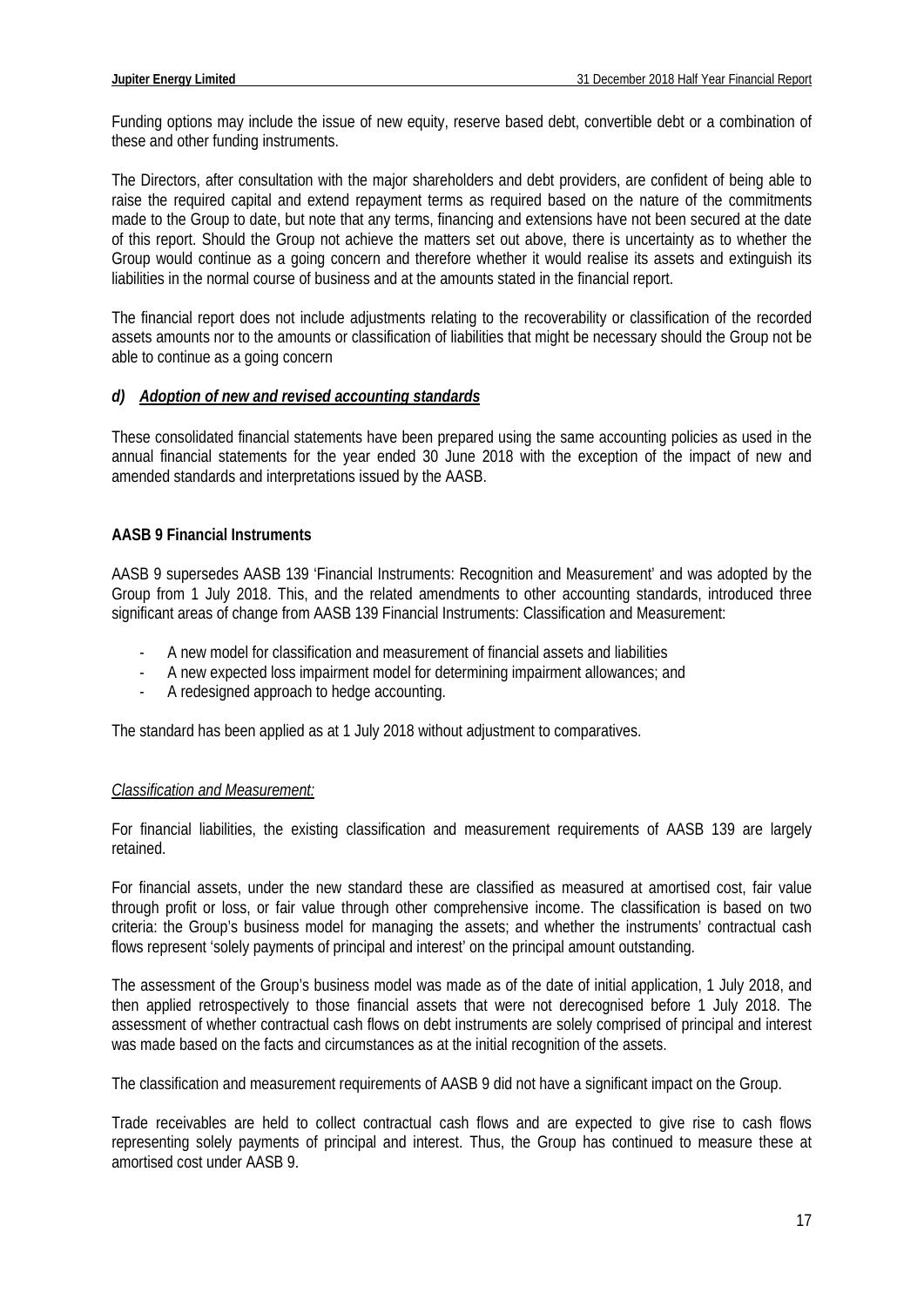Under AASB 9, impairments of financial assets classified as measured at amortised cost are recognised on an expected loss basis which incorporates forward-looking information when assessing credit risk. Movements in the expected loss reserve are recognised in profit or loss. Due to the short-term nature and high quality of the financial assets, the Group has not recognised any impacts on the adoption of AASB 9.

Taxation receivables are considered statutory in nature and therefore not accounted for as financial assets under AASB 9. Taxation receivables are initially recognised at fair value and subsequently measured at amortised cost.

The Group has not designated any financial liabilities as at fair value through profit or loss. There are no changes in classification and measurement for the Group's financial liabilities.

#### *Impairment:*

The adoption of AASB 9 has required changes to the Group's accounting for impairment losses for financial assets by replacing AASB 139's incurred loss approach with a forward-looking expected credit loss (ECL) approach.

AASB 9 requires the Group to recognise an allowance for ECLs for all debt instruments not held at fair value through profit or loss and contract assets. The expected credit losses on these financial assets are estimated based on the Group's historic credit loss experience, adjusted for factors that are specific to the debtors, general economic conditions and an assessment of both the current, as well as forecast, conditions at the reporting date.

For all other receivables measured at amortised cost, the Group recognises lifetime expected credit losses when there has been a significant increase in credit risk since initial recognition. If the credit risk on the financial instrument has not increased significantly since initial recognition, the Group measures the loss allowance for the financial instrument at an amount equal to expected credit losses within the next 12 months.

Due to the short-term nature and high quality of the Group's financial assets, the adoption of AASB 9 has not resulted in the recognition of additional impairment.

# *Hedge Accounting:*

The hedge accounting requirements of AASB 9 are not applicable to the Group as the Group has not entered in to any hedging arrangements.

# **AASB 15 Revenue from contracts with Customers**

AASB 15 was adopted by the Group from 1 July 2018. AASB 15 supersedes AASB 111 Construction Contracts, AASB 118 Revenue and related interpretations, and it applies with limited exceptions, to all revenue arising from contracts with its customers.

The core principle of AASB 15 is that an entity should recognise revenue to depict the transfer of promised goods or services to customers in an amount that reflects the consideration to which the entity expects to be entitled in exchange for those goods or services. Specifically, the Standard introduces a 5-step approach to revenue recognition:

- Step 1: Identify the contract(s) with a customer
- Step 2: Identify the performance obligations in the contract
- Step 3: Determine the transaction price
- Step 4: Allocate the transaction price to the performance obligations in the contract
- Step 5: Recognise revenue when (or as) the entity satisfies a performance obligation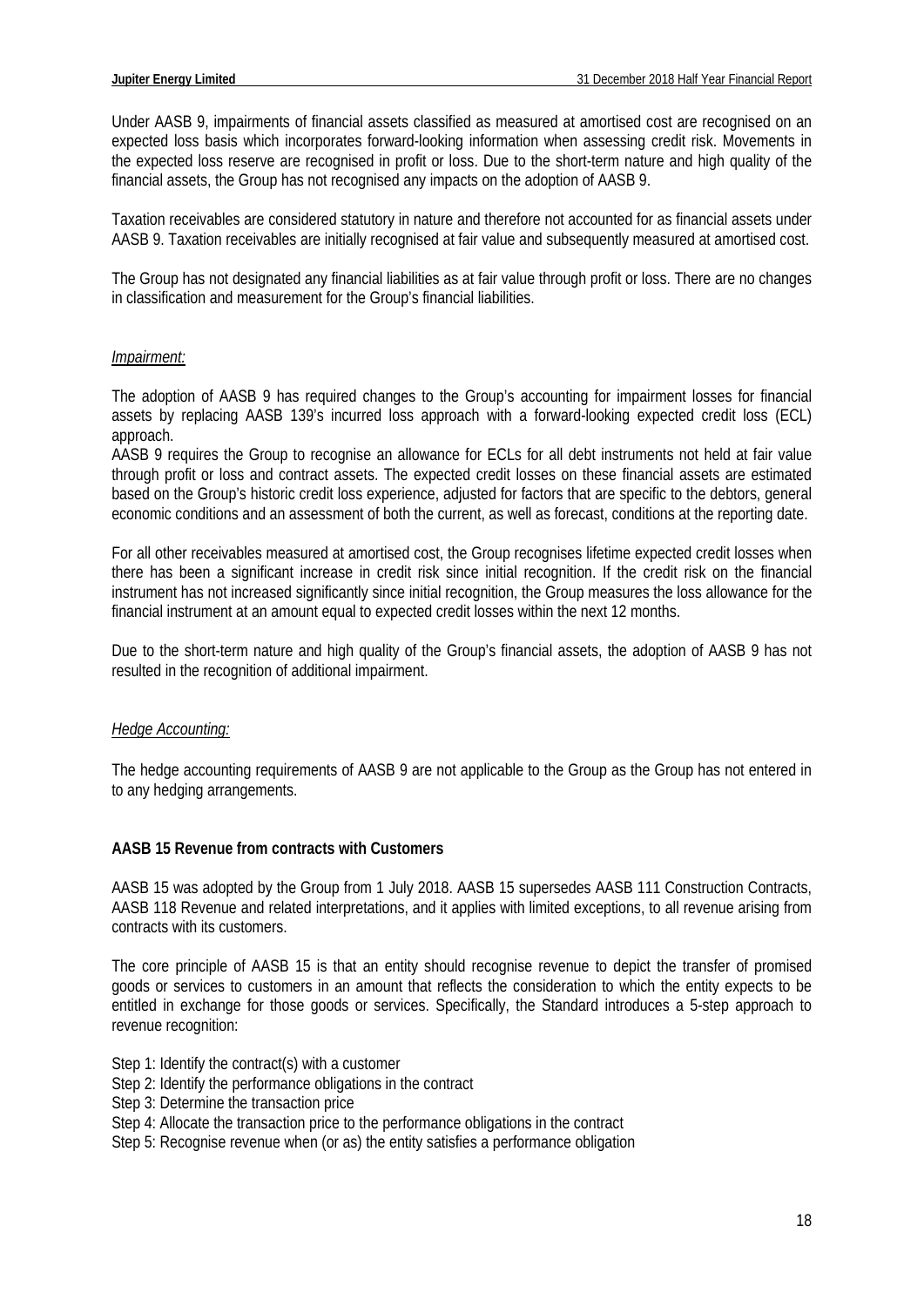Under AASB 15, a Group recognises revenue when (or as) a performance obligation is satisfied, i.e. when 'control' of the goods or services underlying the particular performance obligation is transferred to the customer.

The standard requires the Group to exercise judgement, taking into consideration all of the relevant facts and circumstances when applying each step of the model to contracts with their customers. The standard also specifies the accounting for the incremental costs of obtaining a contract and the costs directly related to fulfilling a contract.

The Group adopted AASB 15 in accordance with the transition requirements in AASB 15, which permits Groups to transition to AASB 15 by applying the Standard:

- retrospectively to each prior reporting period presented; or
- retrospectively with the cumulative effect of initially applying the Standard recognised as at the date of initial application (i.e., at the beginning of the annual reporting period in which the entity first applies the Standard).

The Group adopted AASB 15 using the full retrospective method of adoption. The effect of the transition on the current period has not been disclosed as the standard provides an optional practical expedient under which the Group, when applying the full retrospective approach, is only required to apply the new standard to contracts that are not completed as at the beginning of the earliest period presented. The impact on the current period is immaterial.

At the initial date of application, the effect of adopting AASB 15 did not have a material impact on the transactions and balances recognised in the financial statements, including comparatives, other than to reclassify amounts previously recorded as 'unearned revenue' to 'contract liabilities' for presentation purposes.

The Group's revenue accounting policy is detailed below:

# *Sale of Oil:*

Revenue from the sale of oil is recognised at a point in time when the control of the product is transferred to the customer, which occurs at the well head. Revenue is recognised at the amount to which the Group expects to be entitled.

# *Contract balances*

#### Contract Assets:

A contract asset is the right to consideration in exchange for goods or services transferred to the customer. If the Group performs by transferring goods or services to a customer before the customer pays consideration or before payment is due, a contract asset is recognised for the earned consideration that is conditional.

# Trade receivables:

A receivable represents the Group's right to an amount of consideration that is unconditional (i.e., only the passage of time is required before payment of the consideration is due). Refer to accounting policies of financial assets under AASB 9: Financial Instruments above.

#### Contract liabilities:

A contract liability is the obligation to transfer goods or services to a customer for which the Group has received consideration (or an amount of consideration is due) from the customer. If a customer pays consideration before the Group transfers goods or services to the customer, a contract liability is recognised when the payment is made or the payment is due (whichever is earlier). Contract liabilities are recognised as revenue when the Group performs under the contract. The Group applies a practical expedient available under AASB 15 by which the Group does not adjust the promised amount of consideration for the effects of a significant financing component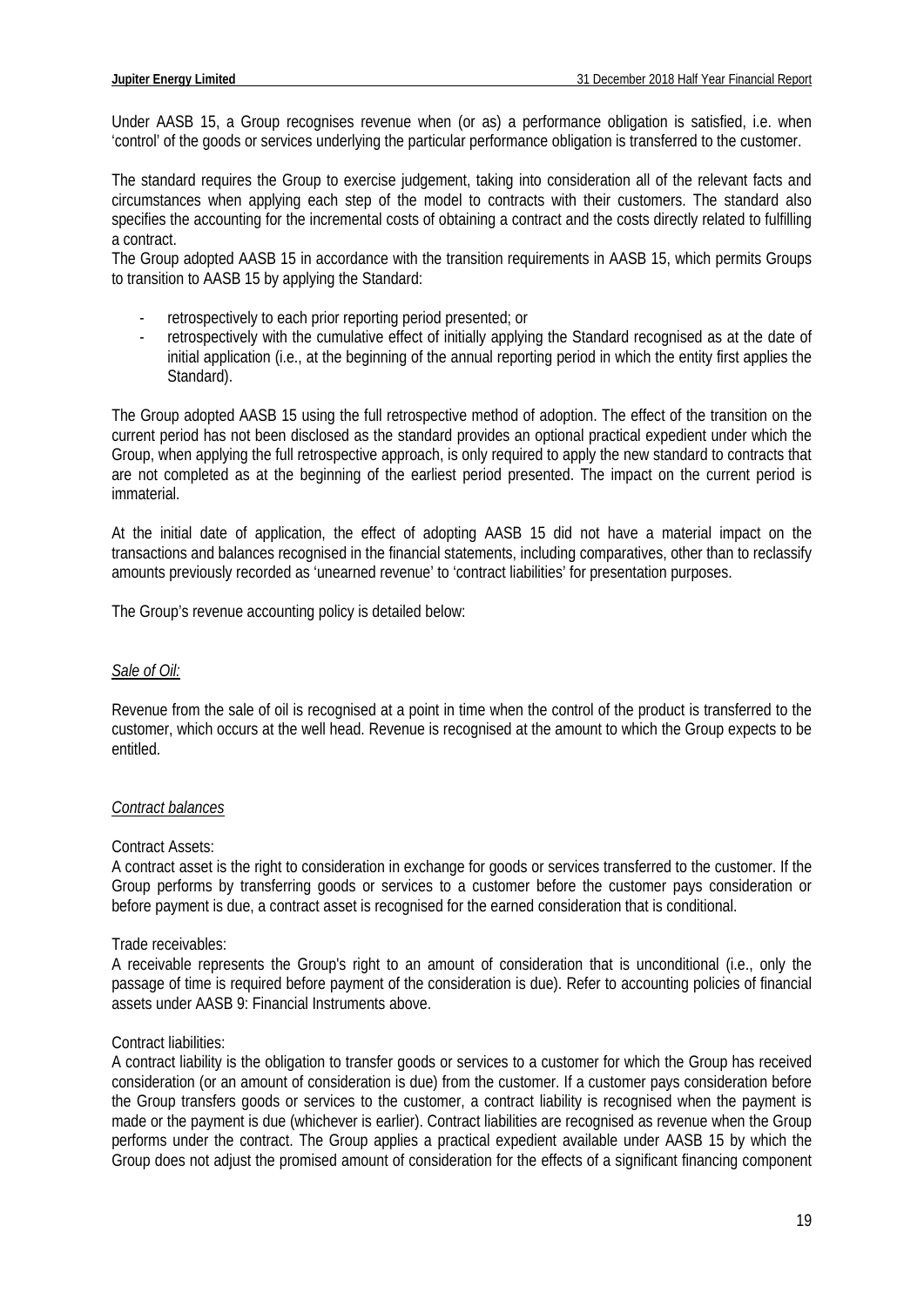because the Group expects, at contract inception, that the period between when the Group transfers the goods or services to a customer and when the customer pays for those goods or services will be one year or less.

# *e) Changes to critical accounting estimates and judgements*

The preparation of the Group's financial statements requires management to make judgements, estimates and assumptions that affect the reported amounts of revenues, expenses, assets and liabilities, and the accompanying disclosures, and the disclosure of contingent liabilities. Uncertainty about these assumptions and estimates could result in outcomes that require a material adjustment to the carrying amount of asset or liabilities affected in future periods.

Please refer to the Group's 30 June 2018 financial statements for information on the Group's judgements, estimates and assumptions.

# *Judgements*

Revenue from contracts with customers:

Judgment is required to determine the point at which the customer obtains control of the oil. Factors including transfer of legal title, transfer of significant risks and rewards of ownership and the existence of a present right to payment for the oil typically result in control transferring on delivery of the oil, which occurs at the well head.

# **Note 2. Segment Reporting**

The Consolidated Entity is exploring for oil and gas in Kazakhstan. Each activity has been aggregated as they have similar economic characteristics and are being conducted in one area of interest. The operations of the Consolidated Entity therefore represent one operating segment under AASB 8 Operating Segments.

The accounting policies applied for internal reporting purposes are consistent with those applied in the preparation of the half year financial report.

# **Note 3. Revenue**

|              |                           | Consolidated          |  |
|--------------|---------------------------|-----------------------|--|
|              | 31 December<br>2018<br>\$ | 30 June<br>2018<br>\$ |  |
| Sales of oil | 4,128,833                 | 677,989               |  |
|              | 4,128,833                 | 677,989               |  |

Revenue pertains solely to the sale of oil. Revenue from the sale of oil is recognised at a point in time when the control of the product is transferred to the customer, which occurs at the well head.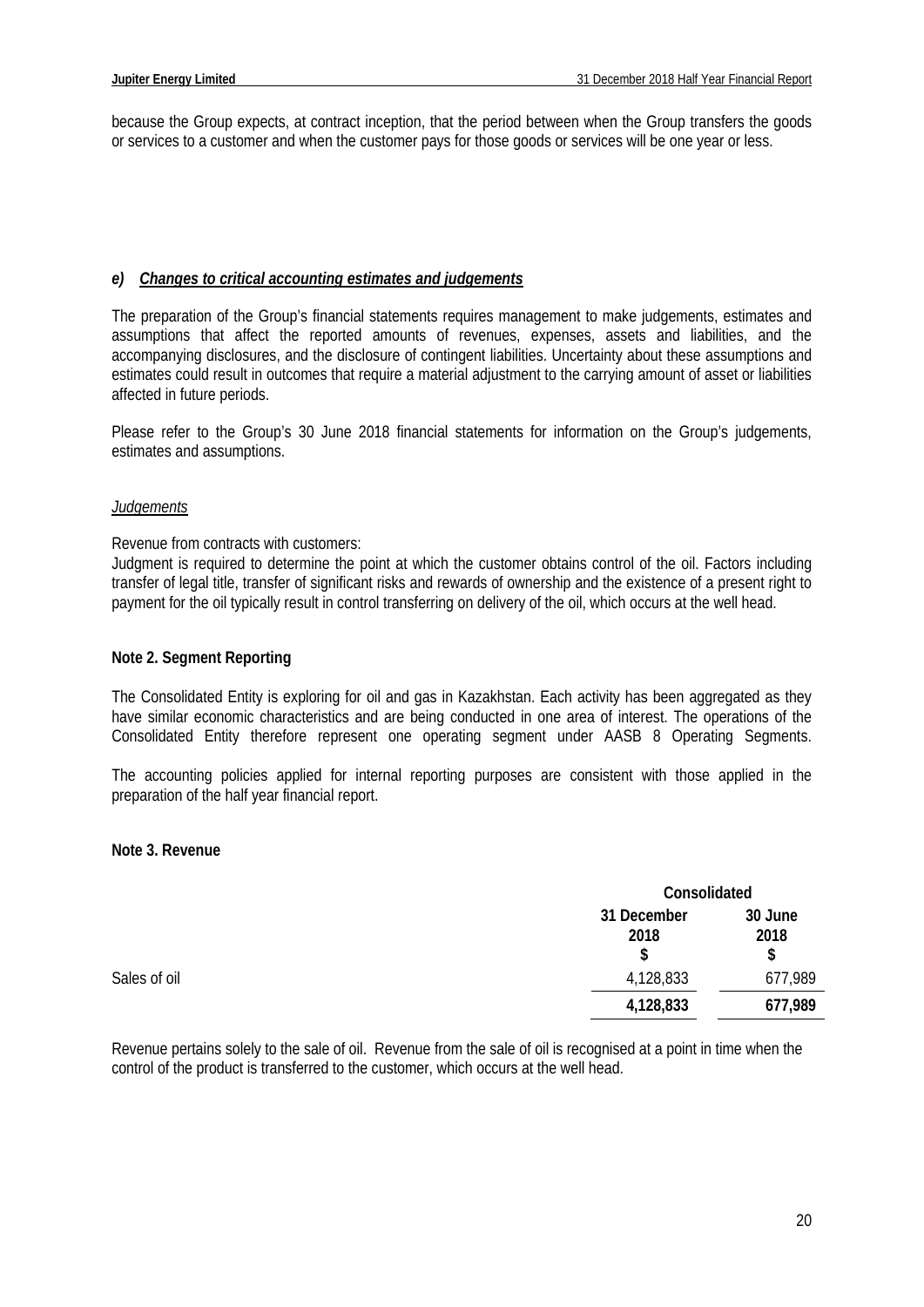# **Note 4. Cash and Cash Equivalents**

|                                                                                                                                                                       | Consolidated              |                       |
|-----------------------------------------------------------------------------------------------------------------------------------------------------------------------|---------------------------|-----------------------|
|                                                                                                                                                                       | 31 December<br>2018<br>\$ | 30 June<br>2018<br>\$ |
| For the purpose of the Consolidated Statement of Cash Flows for the half<br>year ended 31 December 2018, cash and cash equivalents are comprised<br>of the following: |                           |                       |
| Cash at bank                                                                                                                                                          | 1,629,156                 | 408,241               |
|                                                                                                                                                                       | 1,629,156                 | 408,241               |
| Note 5. Exploration and Evaluation Expenditure                                                                                                                        |                           |                       |
|                                                                                                                                                                       | Consolidated              |                       |
|                                                                                                                                                                       | 31 December<br>2018<br>\$ | 30 June<br>2018<br>\$ |
|                                                                                                                                                                       |                           |                       |
| Exploration expenditure carried forward:                                                                                                                              |                           |                       |
| Exploration and evaluation expenditure at cost                                                                                                                        | 27,773,850                | 28,614,808            |
| Movements during the half-year                                                                                                                                        |                           |                       |
| Balance at the beginning of the half-year                                                                                                                             | 28,614,808                | 29,930,249            |
| Expenditure incurred during the half-year                                                                                                                             | 4,439,164                 | 1,908,594             |

| Balance at the end of the half-year         | 27,773,850  | 28,614,808  |
|---------------------------------------------|-------------|-------------|
| Foreign exchange translation                | (1,055,596) | (338,079)   |
| Transferred to Property Plant and Equipment | (331,542)   | (432, 615)  |
| Transferred to Oil and Gas Properties       | (3,892,983) | (2,453,341) |

Exploration and evaluation assets are capitalised on the basis that the Company continues to hold a current contract ("the Contract") for all areas of interests to which the capitalised costs relate.

# **Note 6. Oil and Gas Properties**

|                                           | Consolidated              |                       |
|-------------------------------------------|---------------------------|-----------------------|
|                                           | 31 December<br>2018<br>\$ | 30 June<br>2018<br>\$ |
| Oil and Gas Properties carried forward:   |                           |                       |
| Oil and gas properties at cost            | 21,988,492                | 19,113,153            |
| Depletion and impairment                  | (1,974,538)               | (1,884,915)           |
| Net Carrying Value                        | 20,013,954                | 17,228,238            |
| Movements during the half-year            |                           |                       |
| Balance at the beginning of the half-year | 17,228,238                | 15,112,180            |
| Net exchange differences                  | (869,969)                 | (233, 206)            |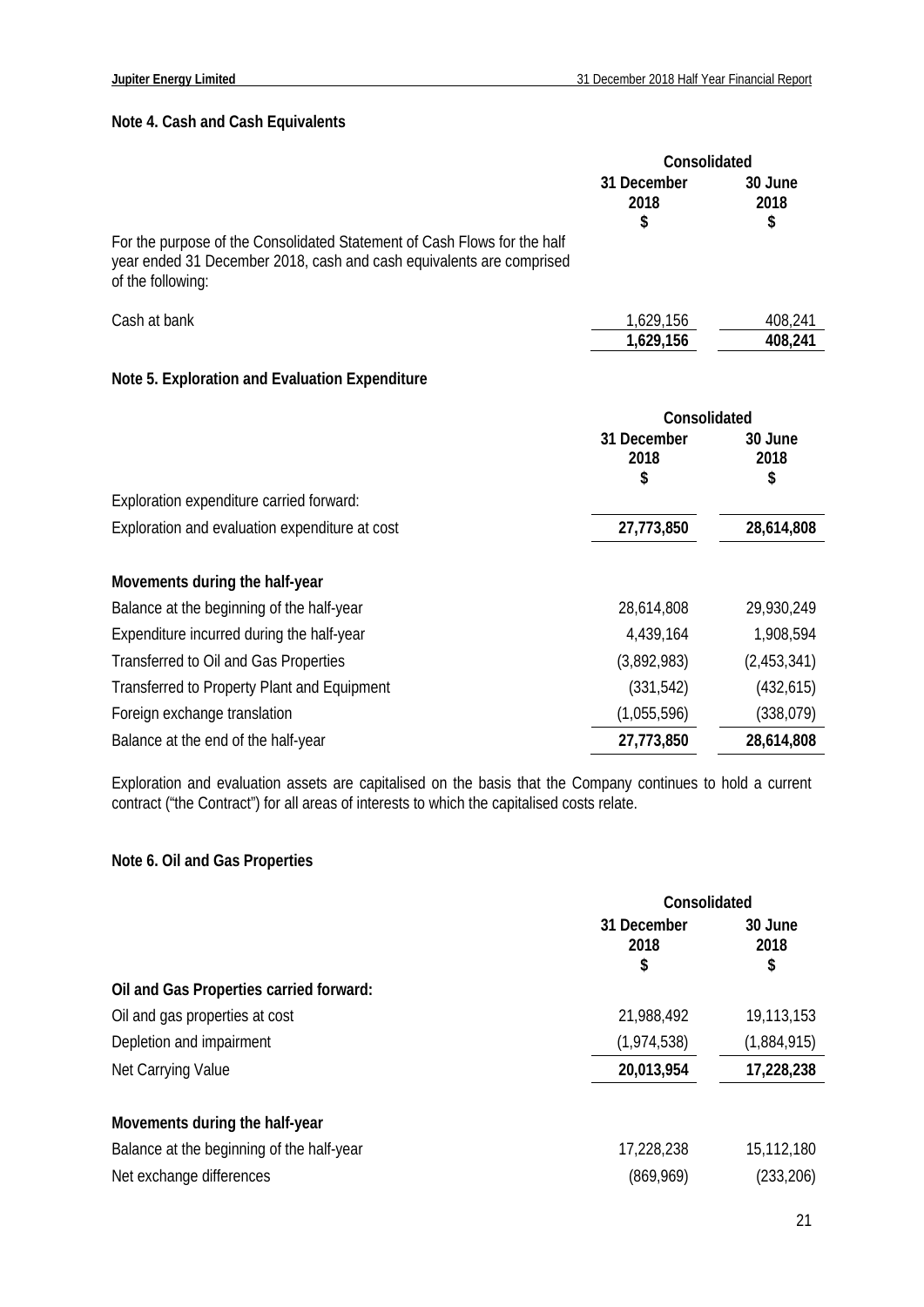| Transfers from exploration and evaluation assets | 3,892,983  | 2,453,341  |
|--------------------------------------------------|------------|------------|
| Depletion Charge for the half-year               | (237, 298) | (104, 077) |
| Balance at the end of the half-year              | 20,013,954 | 17,228,238 |

# **Note 7. Trade and Other Payables**

|                                                  | Consolidated              |                 |
|--------------------------------------------------|---------------------------|-----------------|
|                                                  | 31 December<br>2018<br>\$ | 30 June<br>2018 |
| Trade creditors                                  | 3,711,337                 | 1,193,464       |
| <b>Accruals and Other Short Term Liabilities</b> | 1,864,062                 | 541,183         |
|                                                  | 5,575,399                 | 1,734,647       |

Trade payables are non-interest-bearing and are normally settled on 30-day terms.

# **Note 8. Other Financial Liabilities**

Other financial liabilities comprises the following promissory notes as at 31 December 2018:

|                                      | <b>Accrued Principal and Interest</b> |                       |
|--------------------------------------|---------------------------------------|-----------------------|
|                                      | 31 December<br>2018<br>S              | 30 June<br>2018<br>\$ |
| 2017 Funding Agreement (max \$US 5m) | 2,896,312                             | 2,038,656             |
| 2016 Funding Agreement (max \$US 5m) | 6,510,352                             | 5,860,483             |
| Refinanced Series B Promissory Note  | 19,490,184                            | 17,598,057            |
| <b>Refinanced Convertible Notes</b>  | 40,992,863                            | 37,013,234            |
| Total                                | 69,889,711                            | 62,510,430            |

There has been no change to the terms and conditions of any of the promissory notes to that disclosed in the 30 June 2018 Annual Report.

Movements in the balance and presentation of other financial liabilities during the half-year were as follows:

|                                                             | Consolidated              |                       |
|-------------------------------------------------------------|---------------------------|-----------------------|
|                                                             | 31 December<br>2018<br>\$ | 30 June<br>2018<br>\$ |
| Current                                                     |                           |                       |
| Promissory notes (unsecured) - Opening Balance              |                           |                       |
| Change in current/non-current classification <sup>(1)</sup> | 2,038,656                 |                       |
| Drawdowns during the financial year                         | 575,325                   |                       |
| Interest accrued                                            | 167,818                   |                       |
| Impact of foreign exchange                                  | 114,512                   |                       |
| Promissory Notes (Unsecured) - Closing balance              | 2,896,312                 |                       |